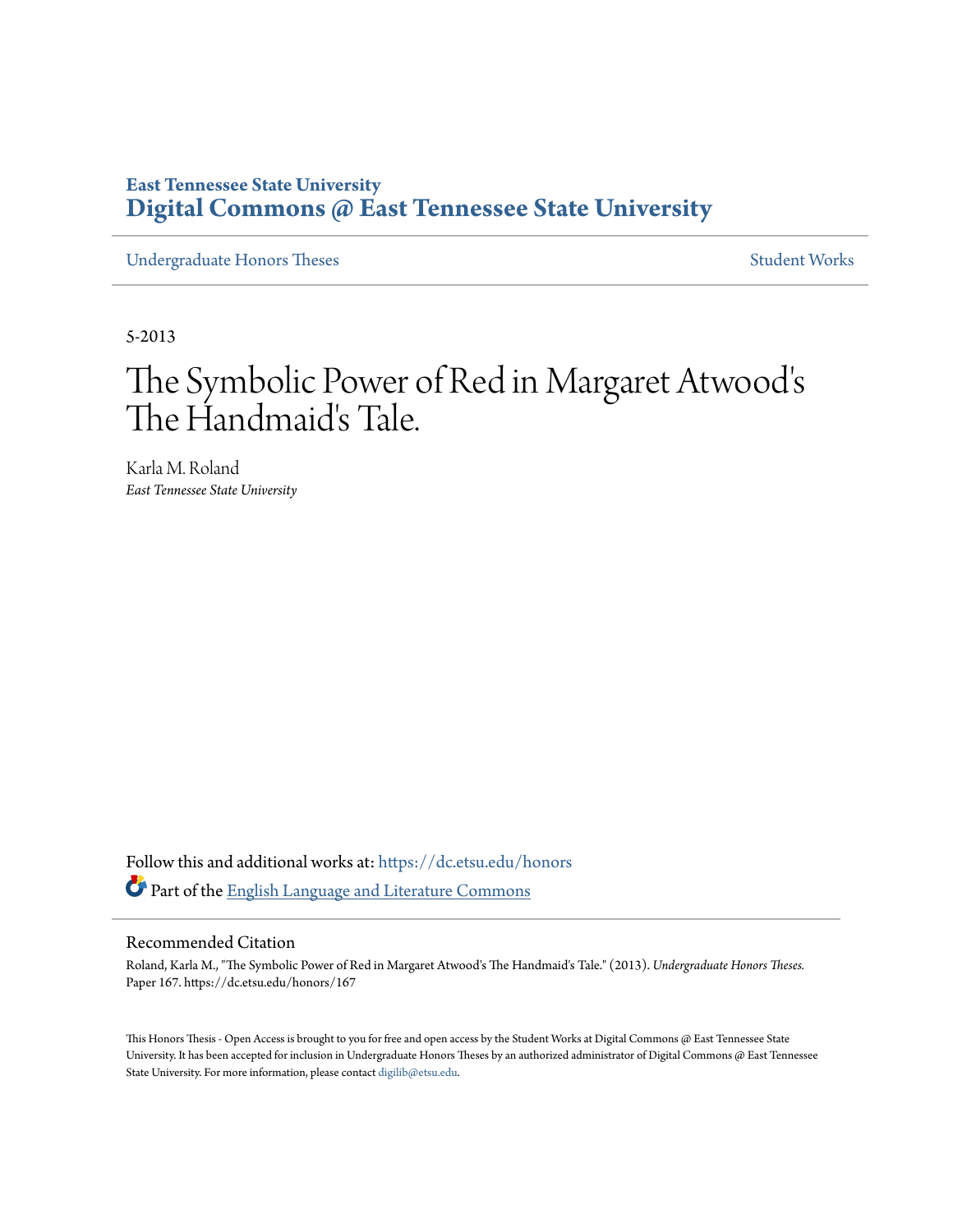### THE SYMBOLIC POWER OF RED IN MARGARET ATWOOD'S *THE HANDMAID'S TALE*

Thesis submitted in partial fulfillment of Honors

By

Karla Roland The Honors College English Honors-in-Discipline Program East Tennessee State University

Spring 2013

Mark Holland, Faculty Mentor

Karen Harrington, Faculty Reader

Mark Baumgartner, Faculty Reader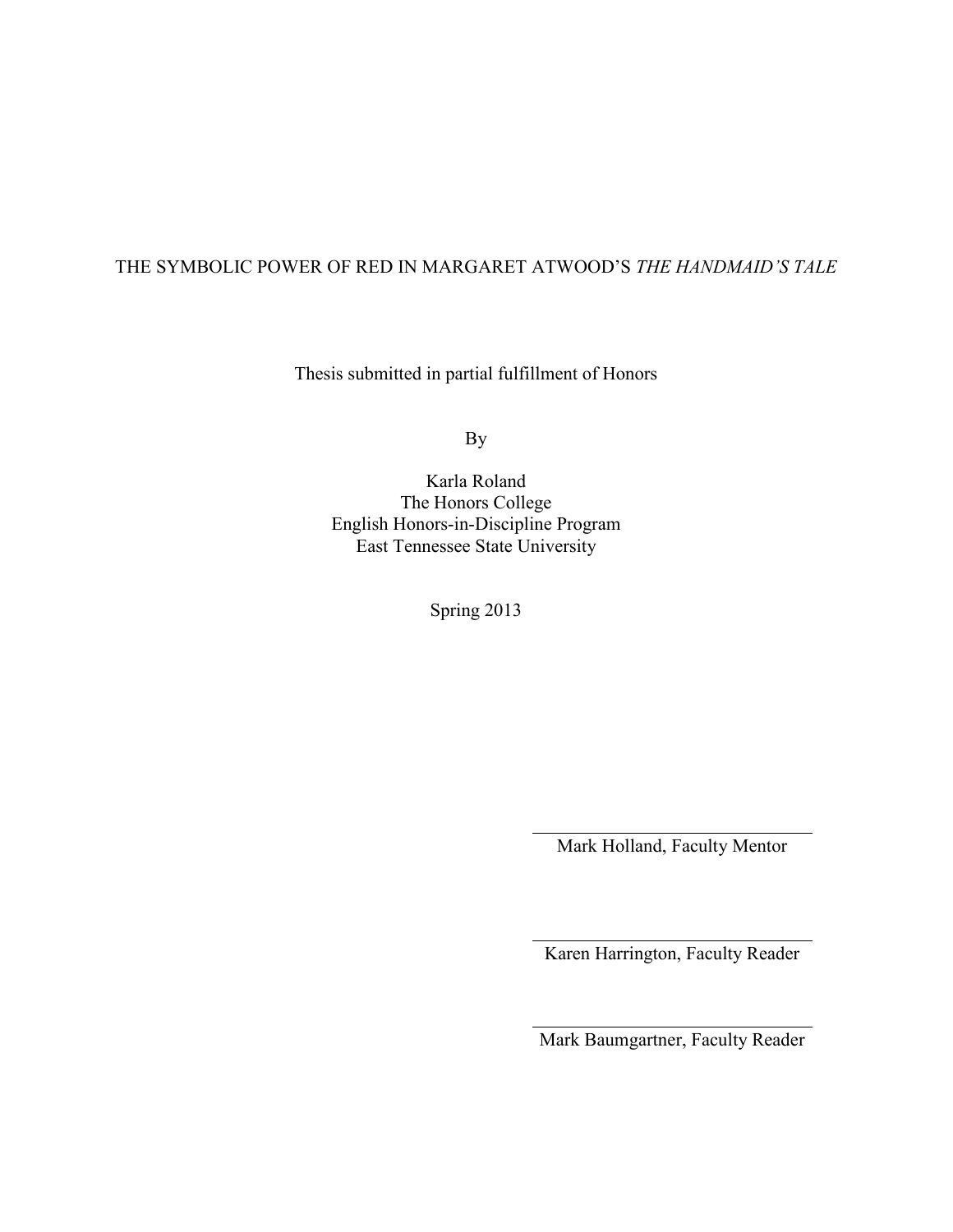There are few symbols as prevalent or filled with meaning as the color red in our society. J. E. Cirlot writes, "red [is] the color of the pulsing blood and of fire, for the surging and tearing emotions" ("Colour" 53). Yet, at the same time, red is associated with love and compassion in the western world. Red was symbolic of divine light and favor in ancient Roman and Arabian society, but "throughout much of the world, red represents events and emotions at the core of the human condition: danger and courage, revolution and war, violence and sin, desire and passion, even life itself" (Greenfield 2). Although many historical associations with the color red exist, it is clear that red epitomizes human vitality, and above all power. Whether it is emotionally or physically manifesting, red undoubtedly is the color connected to power.

The power that is associated with the color red is the central focus of this thesis, or more specifically, the observations of the power relationship between the red-cloaked handmaids and the rest of the society of Gilead. In my examination of this power relationship, I will use historical symbolism of the color red to discuss the significance of red motifs in *The Handmaid's Tale* to the text as a whole. Examining key symbols like lit cigarettes and flowers, I will discuss the relationship of those who possess these objects to their relative positions of power. Furthermore, I will convey how the subjected handmaids' social position is depicted through Offred's desire for these red objects that represent power. Within Margaret Atwood's novel, red functions as the signifier that encompasses the relationship between an individual's desire and their ability to fulfill those desires within the totalitarian regime of Gilead. However, before further analyzing the nature of red and its relation to power in this novel, it is necessary to understand the roles of handmaids and the political, social, and religious parameters that govern Atwood's dystopian world.

Margaret Atwood's *The Handmaid's Tale* is a dystopian novel that depicts a futuristic setting in which one Christian sect has risen above all others to create a patriarchal theocracy that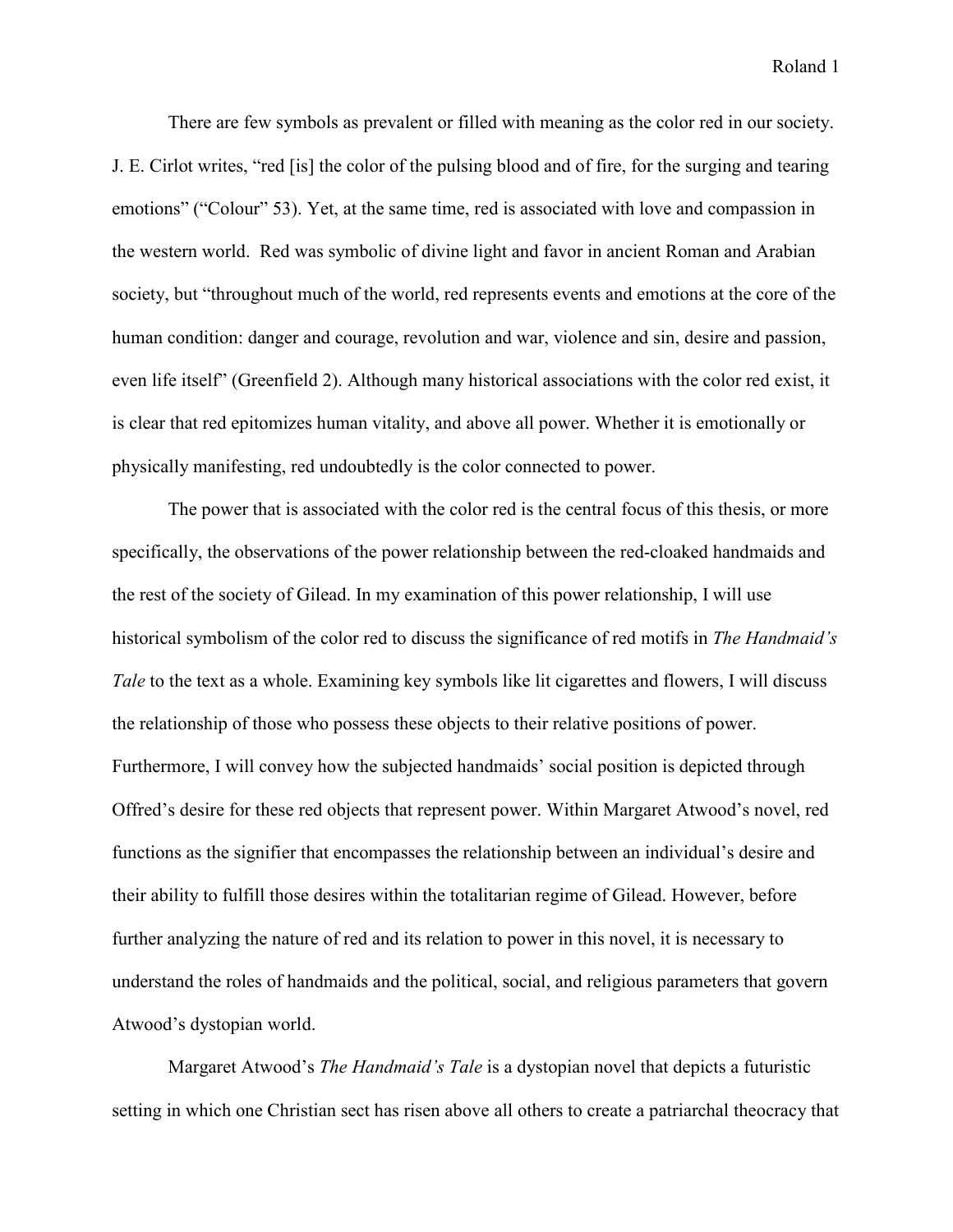is completely controlled by the government. In this society, only men are allowed to work, drive, or govern the land. Women are subjected to the domestic life of producing or rearing children and banned from all forms of [the] written word. In addition, nuclear fallout, environmental pollution, and mutated STDs have caused rampant sterility and led to a sharp decline of healthy infant births. Offred states,

The air got too full, once, of chemicals, rays, radiation, the water swarmed with toxic molecules...your very flesh may be polluted, dirty as an oily beach, sure death to shore birds and unborn babies (Atwood 143).

As a result of the population decline, the government of Gilead draws upon a mixture of biblical verses and religious propaganda as justification to force women into becoming handmaids, government mandated surrogate mothers. The Biblical example for handmaids comes from chapter thirty of Genesis, "Give me children, or else I die… Behold my maid Bilhah. She shall bear upon my knees, that I may also have children by her" (*Reference Edition Bible* Gen. 30.1- 3). This scene of Rachel offering her maid to Jacob forms the model for these handmaids who are expected to produce offspring for the childless couples in Gilead.

These handmaids are expected to engage in monthly sexual intercourse with high ranking Commanders whose wives are unable to conceive children of their own. The men receive the handmaids because, as Offred states, "There is no such thing as a sterile man anymore, not officially. There are only women who are fruitful and women who are barren, that's the law." (Atwood 79). The government chooses the handmaids from unmarried women or the women who had married divorced men before the rise of Gilead. Using the biblical reasoning that only a first marriage is true in the eyes of God, the women are taken from their husbands, homes, and their children, as in the case with Offred, and are given to the wives of Commanders. The handmaids are then expected to produce a child for a Commander within a few years' time. If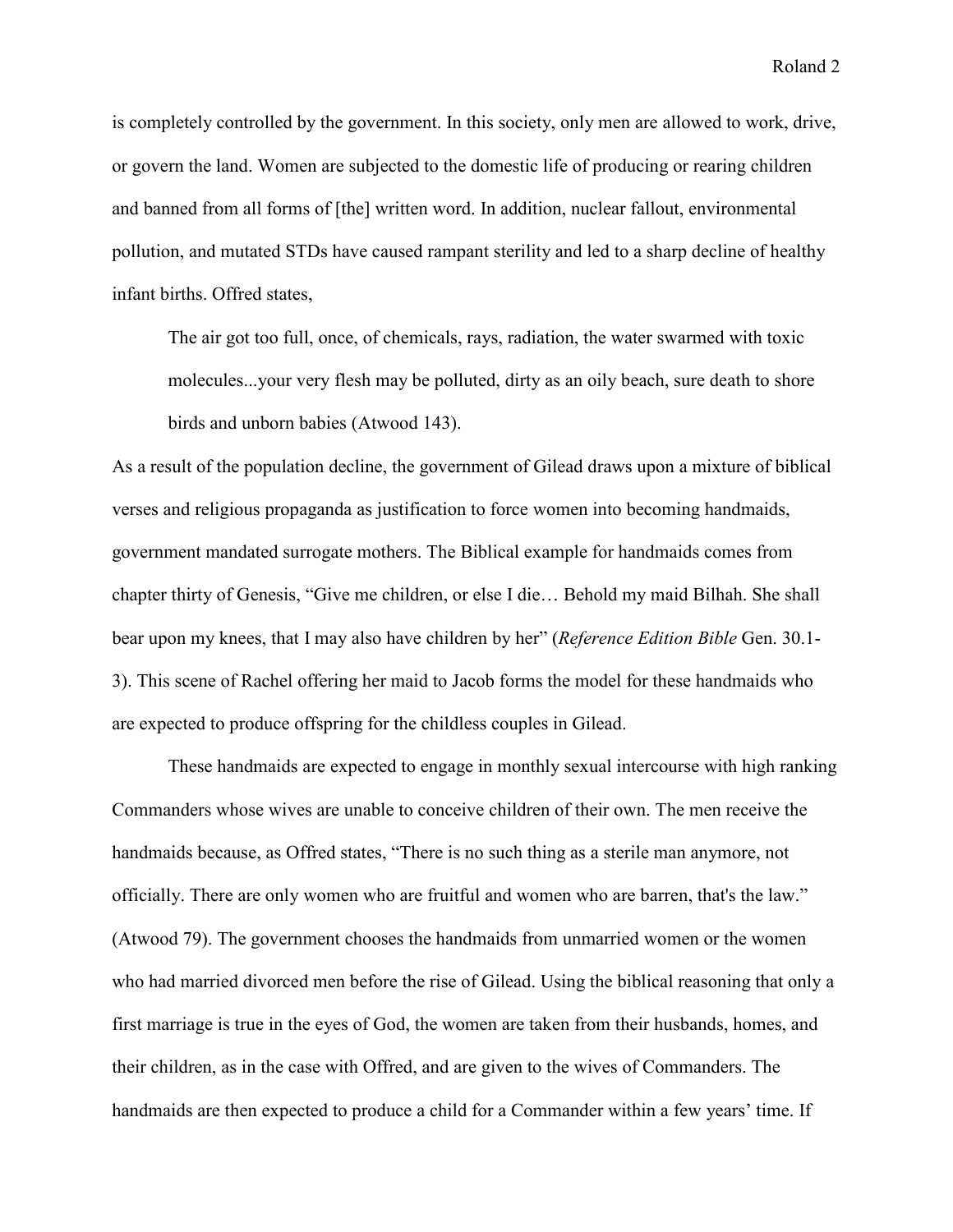she fails to conceive after three Commanders, the handmaid is sent off to clean up nuclear fallout as an "Unwoman." The handmaids have strictly regimented diets and rules that govern their lives, including the caveat that if they do successfully produce a child it will be given to a Commander's wife and the handmaid will be sent to another Commander to repeat the process. However, she will be spared from becoming an Unwoman.

Within the highly structured and totalitarian regime of Gilead in the novel, there is a complex social caste system that allows the government to function. Men are divided into soldierly ranks with uniforms, while the women are grouped by their social status. These distinctions among women are most significantly shown through color. Women have six separate social castes that are each associated with a color. The wives of the Commanders don lavish blue dresses, the Marthas, or servants, wear green dresses, the Econowives of the poor men wear blue and green striped dresses, the young daughters of the Commanders wear white, the Aunts in charge of the Red Center wear khaki dresses, and the handmaids wear red.

The handmaids' red wardrobe is the first point I will address because it is the most apparent example of the social status of these women. The handmaids are easily recognized by the scarlet that encases them from the red veil to the tent-like, billowing dress. Offred states, "Everything except the wings around my face is red: the color of blood, which defines us." Indeed, the red of their ensemble means more than simple clothes or social status: the red defines who they are as people, where they can go, what they can say or do, and what they can eat. The red of their dresses and veils immediately signifies their identity as handmaids and their function within society to onlookers. This red serves as a uniform denoting position as surely as an orange jumpsuit denotes a prisoner. All citizens of Gilead are able to recognize a handmaid by her uniform, and the handmaid is trapped by this symbolic red, unable to escape her identity or duty.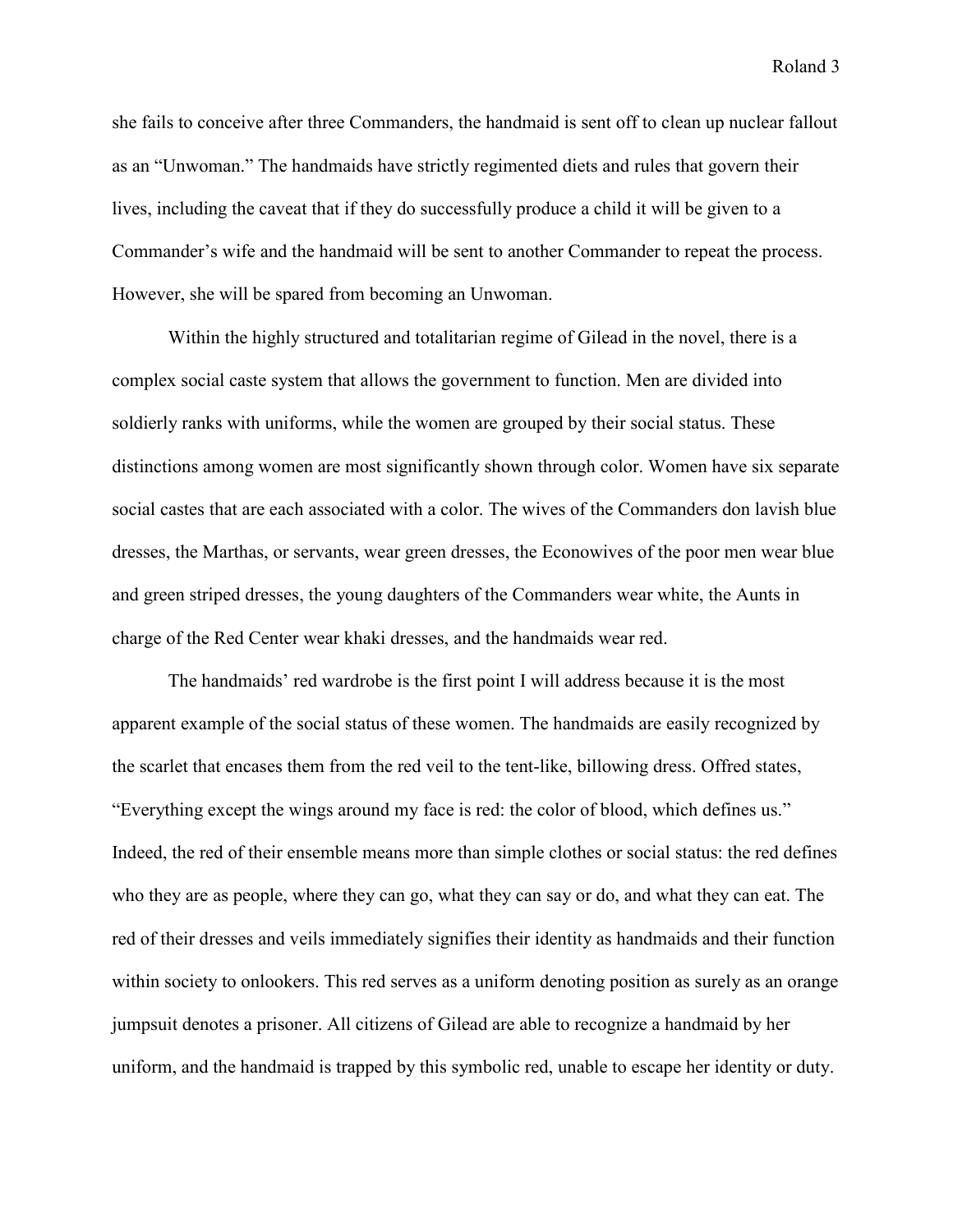It seems significant that the red of Offred's dress serves as a symbol of her own powerlessness in *The Handmaid's Tale* when red has strong traditional ties to being a symbol of the power of the wearer. Amy Butler Greenfield in her book *A Perfect Red* states, "Elusive, expensive, and invested with powerful symbolism, red cloth became the prized possession of the wealthy and well-born" (3). Historically, kings and cardinals wore red, such as the shah of Persia or the leaders of Rome. This is because up until the nineteenth century, the source of the most brilliant scarlet cloths was a dye made from the cochineal beetle in Mexico. The dye was very costly and showed status and wealth for the wearer. Consequently, rulers such as Charlemagne set laws and regulations on what colors lower class people could wear and how much they were allowed to spend on clothing so that red would remain a sign of prosperity (Greenfield 10).

Bright red cloth was reserved for aristocracy, and more specifically, male aristocracy in medieval Europe due to its associations with "heat and vitality" and connections to violence and war (Greenfield 2). Red was associated with courage, passion, and ferocity during battle, all predominately male virtues. In accordance with these virtues, the Holy Roman Emperor, Charles V was painted in red and black clothing on his war horse (Greenfield 79). Likewise, J. E. Cirlot describes the Parsifal of Chrétien de Troyes, a legendary 'red knight' in *A Dictionary of Symbols*, "'He was clothed in garments stained with blood,' for he had come through war and sacrifice" ("Blood" 30). These are just two examples of royal figures who don red to epitomize their prowess in battle and courage against foes. Additionally, Elizabeth I, who surrounded herself with servants and maids dressed in scarlet, was responsible for fulfilling the role of both king and queen to England. Therefore, the red around her seems to emulate the masculine presence of a male monarch to make up for her unmarried rule (Greenfield 79). The red served as a symbol to subjects in the medieval era that their leader was fierce and passionate and as a warning to foes.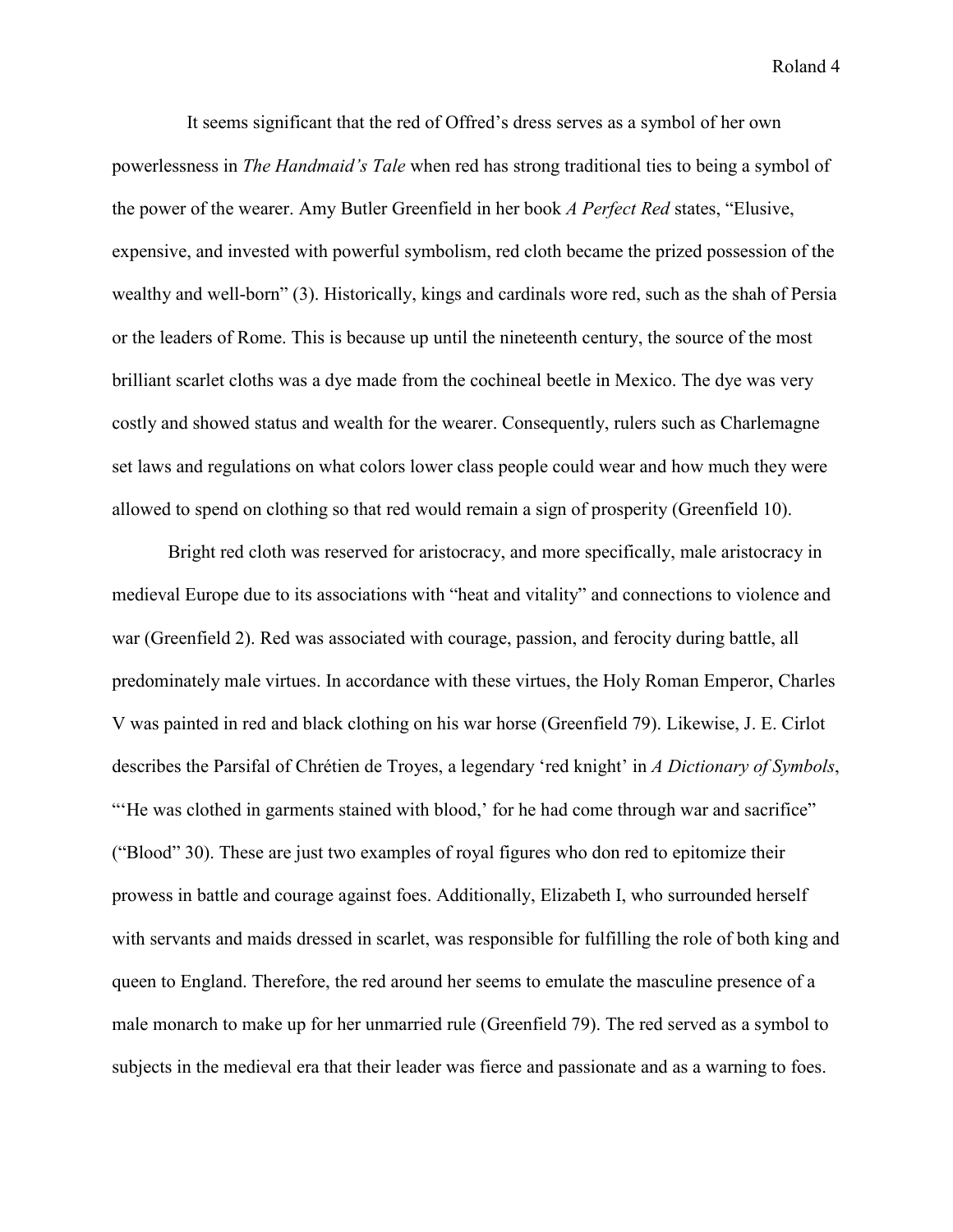So, with these ties to masculinity and figures of power donning red as their color, it seems important to examine why Atwood would use this color to clothe the powerless, female handmaids. She uses red first of all to highlight the power relationship between those who wear red and those who control the handmaids, and second of all to draw upon sexual connotations of the color red. The second point I will discuss in more depth later, but right now I will examine the power relationship between the handmaids and the Commanders and Aunts who control their fate. Similar to the behavior of Elizabeth I, it seems that the government forces the handmaids to wear red to showcase their power to control others. First of all, it shows the masculine power of the government through its power to take away the wills of these women, but it also shows the facsimile of authority that handmaids have over their own lives, namely the decision to choose to be a handmaid.

In this sense, the red is ironic because it shows the handmaids power to choose to become powerless. The handmaids do have the pretense of a choice: become a handmaid or work with the Unwomen and die of radiation poisoning. Offred even states, "…nothing is going on here that I haven't signed up for. There wasn't a lot of choice but there was some, and this is what I chose" (Atwood 121). So with this small choice made, Offred has some small power; she obtains the power to continue living, but she lives the life of a sexual soldier for the cause.

Greenfield discusses the uniforms of Roman soldiers, "the red tunic signified a man who had taken the soldier's oath and no longer lived under normal laws; at this commander's order, he could kill without fear of punishment" (20). In this sense, the handmaids are also soldiers, but a different brand of soldiers. The red here marks a woman who has taken an oath, not to kill but to bring forth life for the Commanders without being punished for the crime of adultery. In the same way that a soldier will go off for training, these women go to the Red Center and abandon their former identities to take the red veil. They forego their former notions of power and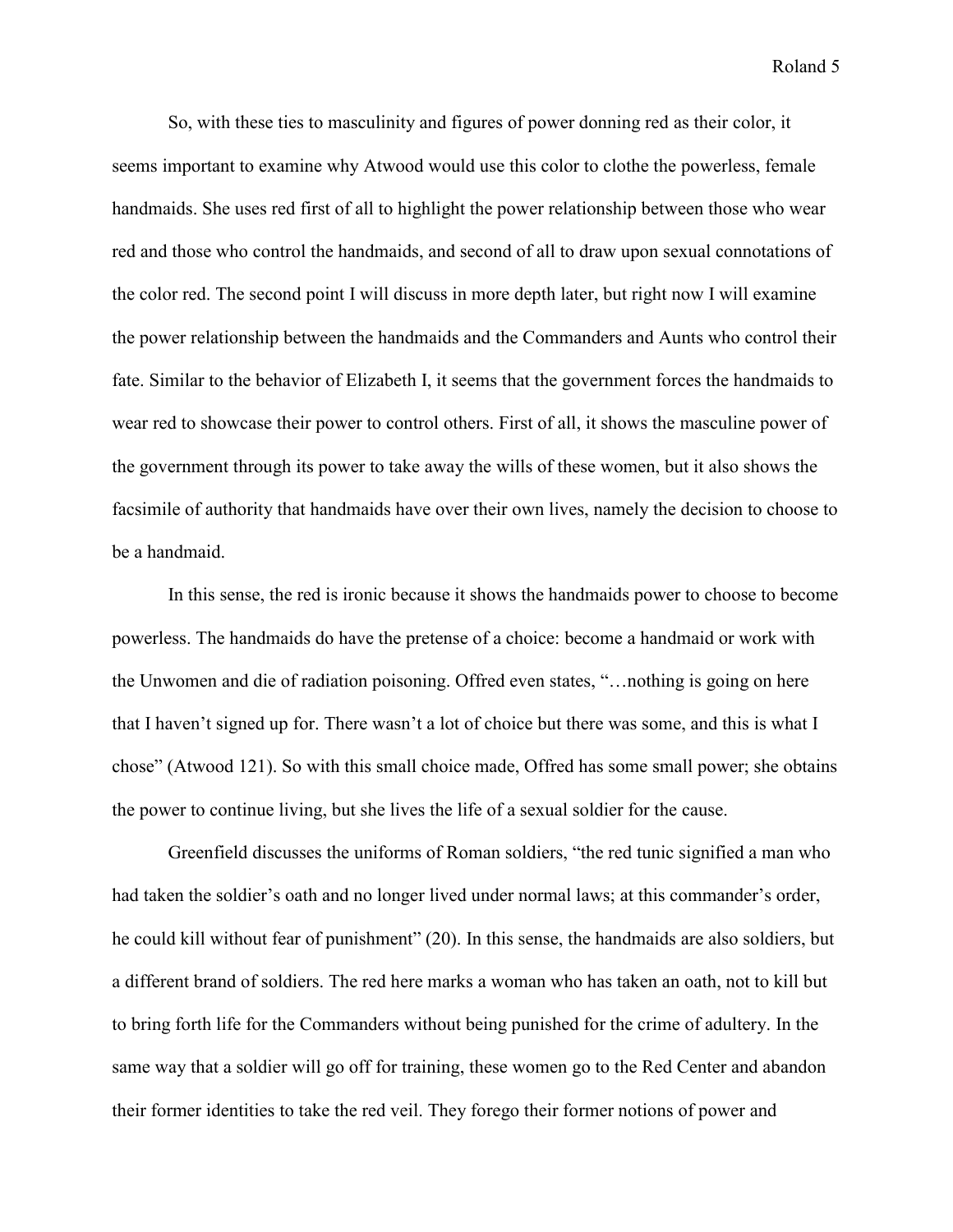"freedom to" act as their own person to accept their new "freedom from" decisions or choices (Atwood 33). Aunt Lydia explains their new "freedom from" in these terms, "Now we walk along the same street, in red pairs, and no man shouts obscenities at us, speaks to us, touches us. No one whistles" (33). Her point is that, as tools of the government, handmaids are freed from decision making, sexual advances, and lack of respect from men. Their function to the state is clearly shown through their uniform, and as soldiers to the state, they are given respect and dignity they did not receive before. However, ultimately, like soldiers, they must acknowledge that they no longer have the "freedom to" act on their own authority because they answer to a higher order now. These sexual "soldiers" choose to become handmaids to save themselves, but then must submit themselves to the Commander and the state to accept their position of supplication.

The red dress also masks individual identity by making the women virtually indistinguishable from each other. Offred describes the first sighting of another handmaid in the story, Ofglen, her shopping companion, in these terms, "a shape, red with white wings around the face, a shape like mine, a nondescript woman in red carrying a basket" (Atwood 25). Offred shows the lack of identity among handmaids through the descriptions of her companion. Ofglen is described as "nondescript" and "a shape like mine," indicating that this dehumanization of handmaids occurs even among the ranks of the handmaids. The handmaids first lose their identity when their name is replaced with the derivative of their commander's name, such as Ofwarren, Ofglen, and Offred, but their identity is lost a second time through their mandated uniform. Instead of individual expression, the handmaids are draped with fabric so that they become one recognizable caste separate from society.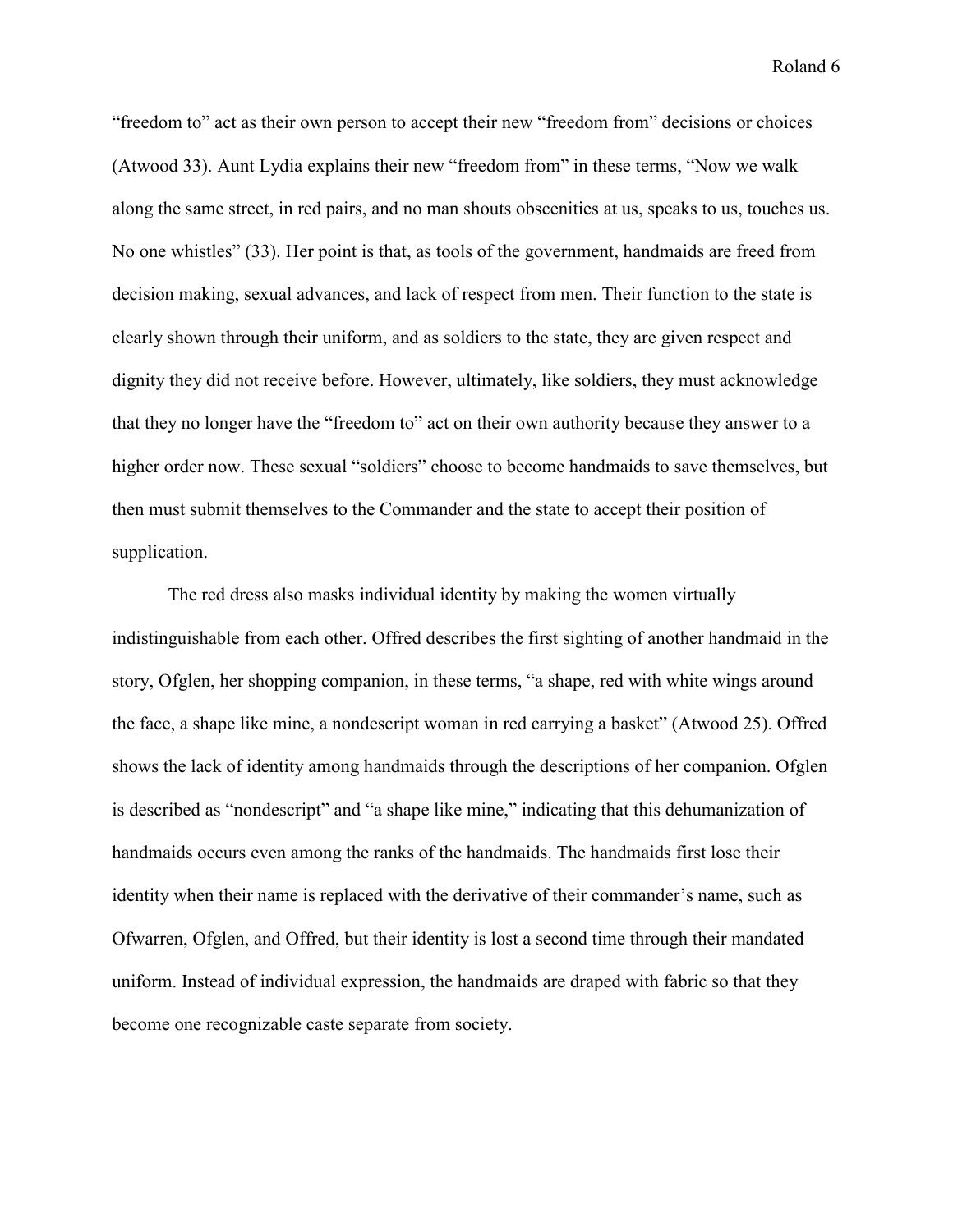Offred suggests that the required red outfit may be in part due to aesthetic appeal. When walking with Ofglen to the Women's Prayvaganza, Offred comments on the uniformity of the handmaids around her,

We must look good from a distance: picturesque, like Dutch milkmaids on a wallpaper

frieze... or anything that repeats itself with at least minimum grace and without variation.

Soothing to the eye, the eyes, the Eyes, for that's who this show is for (Atwood 275). Offred implies that the desire for sameness among the handmaids stems from the government's wish to mass Offred and other women into this one unvarying category. Within this category, this is no room for deviation or individual identity, and this is depicted by the identical red women walking together. It seems very plausible that the Eyes and Commanders in charge crave this universality among handmaids as a symbol of governmental power. The identical women in neat groups are representative of the desire for strict order among the society of Gilead. Deviation would show weakness within the system; therefore, it is crucial that Gilead officials maintain displays such as this uniformity to confirm their positions of power.

The aesthetic appeal of the red cloaks is also demonstrated by the Aunts and their desire for universality in appearance among the handmaids. At the Red Center, the Aunts would pose the handmaids identically for prayer and walk through with cattle prods to enforce the positions. Offred comments, "Part of her interest in this was aesthetic: she liked the look of the thing. She wanted us to look like something Anglo-Saxon…regimented in our robes of purity" (Atwood 251). The women hung at the Salvaging are also arranged to be visibly pleasing, "Beneath the hems of the dresses the feet dangle, two pairs of red shoes, one pair of blue…They look arranged" (356). In both of these examples, the Aunts lower the handmaids to sub-human status. Instead of people, the handmaids are objects to be ordered into a picturesque arrangement.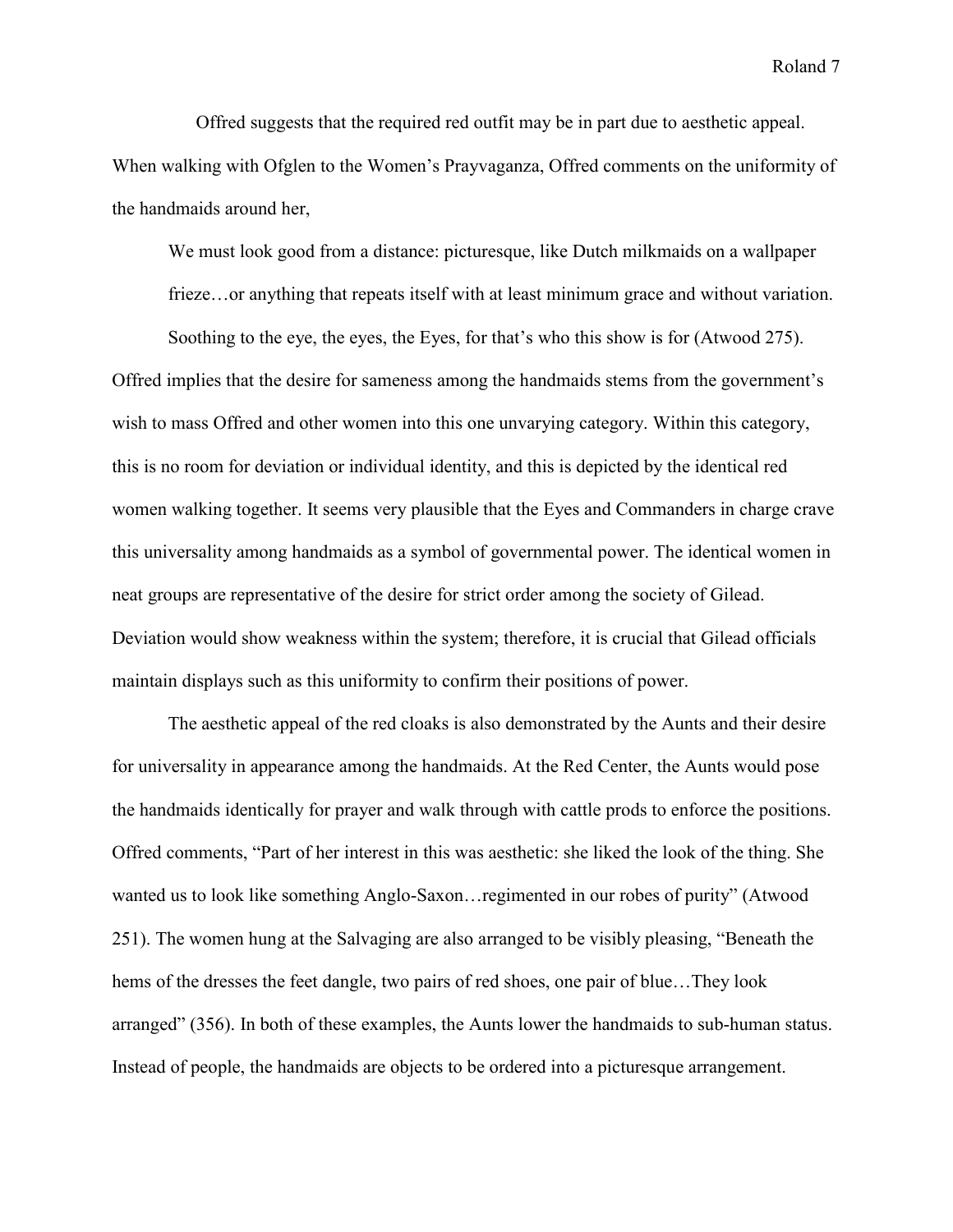The relationship between those with power and those without power is clearly seen through the arrangement of handmaids into a concise group. The Commanders, Eyes, and Aunts have the power to dress and arrange individuals so that they meld together into a caste that looks and acts the same. These women lose all identity as individuals and as people. The handmaids are given matching uniforms and forced to follow the rules of their order. It is dangerous for handmaids to have individual thought or behave in a way that is outside of their assigned role.

This is seen again when Offred experiences conflicting emotions after the Commander asks her for a kiss and states, "You can think clearly only with your clothes on" (Atwood 185). She is confronted by a request from a Commander who has all of the power in their relationship, who asks her to act outside of the regimented rules of her caste. Focusing on her clothes forces her to remember who, or what, she has become as a handmaid. Her clothes are symbolic of her powerlessness as an individual and helplessness if she goes against the norms laid out for her. Her naked body underneath the clothes represents her as a human with human desires and needs. As a woman with power, she might act upon the desires and kiss the Commander passionately or kill him with equal passion, "I think about the blood coming out of him, hot as soup, sexual, over my hands," but her wardrobe expresses that she is not a woman with power (181). The clothes draws her back to her responsibilities and allow her to think clearly about what the Eyes could do to her for disobeying the laws of her station and what the Commander could do to her for going against his wishes. With her reason in check, Offred understands the dangers of expressing her passion and keeps herself in check by fulfilling the Commander's request for a kiss but not allowing her desires to overwhelm her.

Another purpose of the red clothing is to highlight the sexual function of a handmaid and symbolically mark her as a "fallen woman." While men wearing red were symbolically putting their courage or passion on display, women and red have a more scandalous historical affiliation.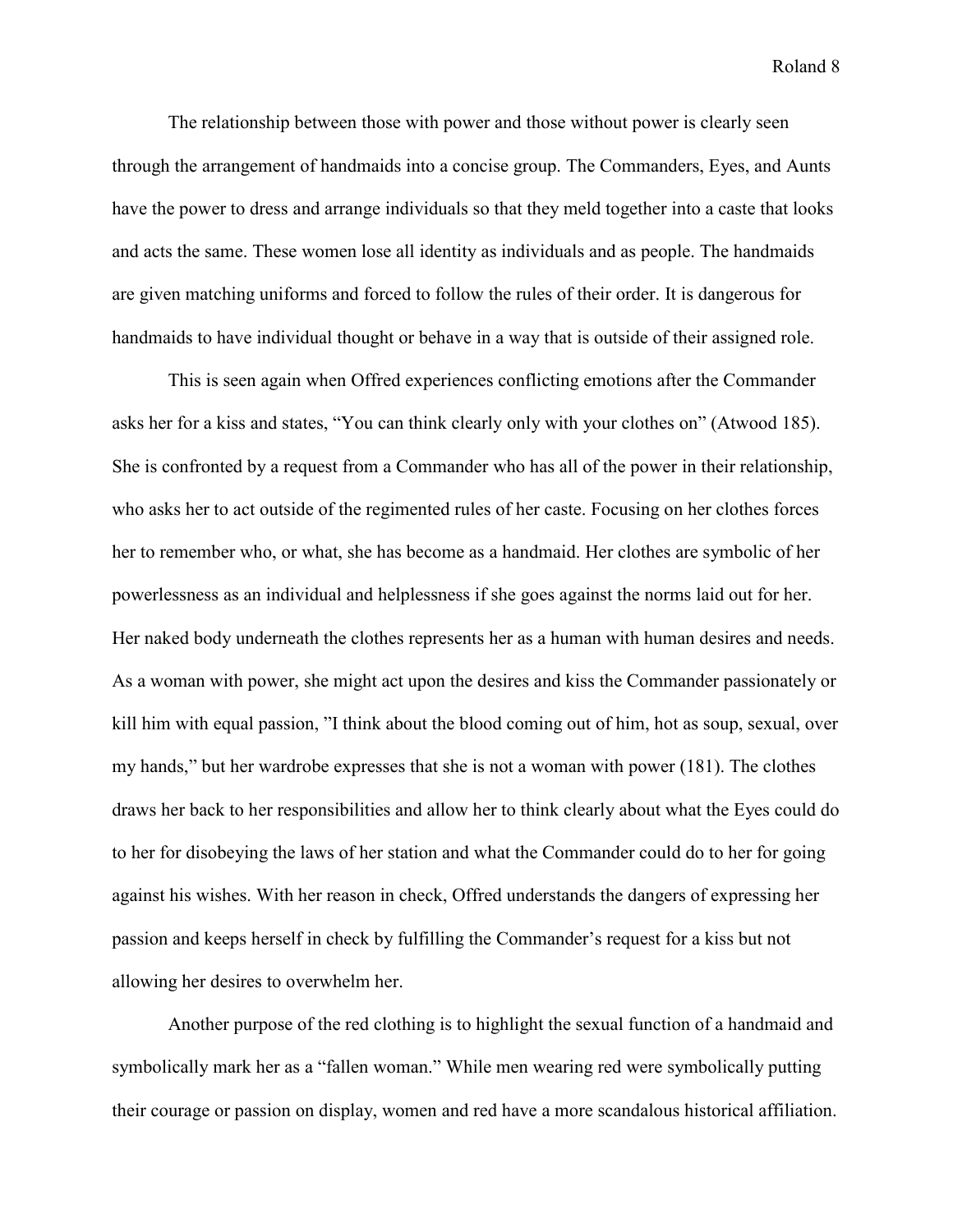By the late 1830s, red had become a disreputable color for respectable women to wear. "In their minds, scarlet stood for sin, especially sexual sin…for as red's association with male power has waned, its age-old identification with passion and sexuality came to the fore" (Greenfield 218). This connection was strengthened also by the publication of Nathaniel Hawthorne's *The Scarlet Letter* that connected the adultery of Hester Prynne to the scarlet letter of shame that she was forced to wear. Greenfield goes on to give many literary examples of sexual scandal tied to red, surmising it all with the statement, "In fiction, the red dress became a fixture, a sure sign that a woman was an adulteress, an adventuress, or headed in some way for a sexual fall" (254).

Biblically, also, there is a strong connection between the color red and sin, particularly sins of the flesh. Hell and Satan are both associated with burning red flames. The book of Isaiah states, "…though your sins be as scarlet, they shall be white as snow; though they be red like crimson, they shall be as wool" (*Reference Edition Bible* Isaiah 1.18). The red description of sin here implies that the color red is a taint upon the soul that must be washed clean. This taint in respect to handmaids separates them as unclean or impure. The handmaids are now covered in the sins of adultery and fornication. Consequently, like Hester, they are required to wear their dishonor through red clothing every day, powerless to escape their shame.

This association between Biblical sin and red continues through the book of Revelations where the antichrist is depicted as a great red dragon consorting with the Whore of Babylon,

…I saw a woman sit upon a scarlet coloured beast, full of names of blasphemy, having seven heads and ten horns. <sup>4</sup>And the woman was arrayed in purple and scarlet colour… having a golden cup in her hand full of abominations and filthiness of her fornication: <sup>5</sup>And upon her forehead *was* a name written, MYSTERY, BABYLON THE GREAT, THE MOTHER OF HARLOTS AND ABOMINATIONS OF THE EARTH. <sup>6</sup>And I saw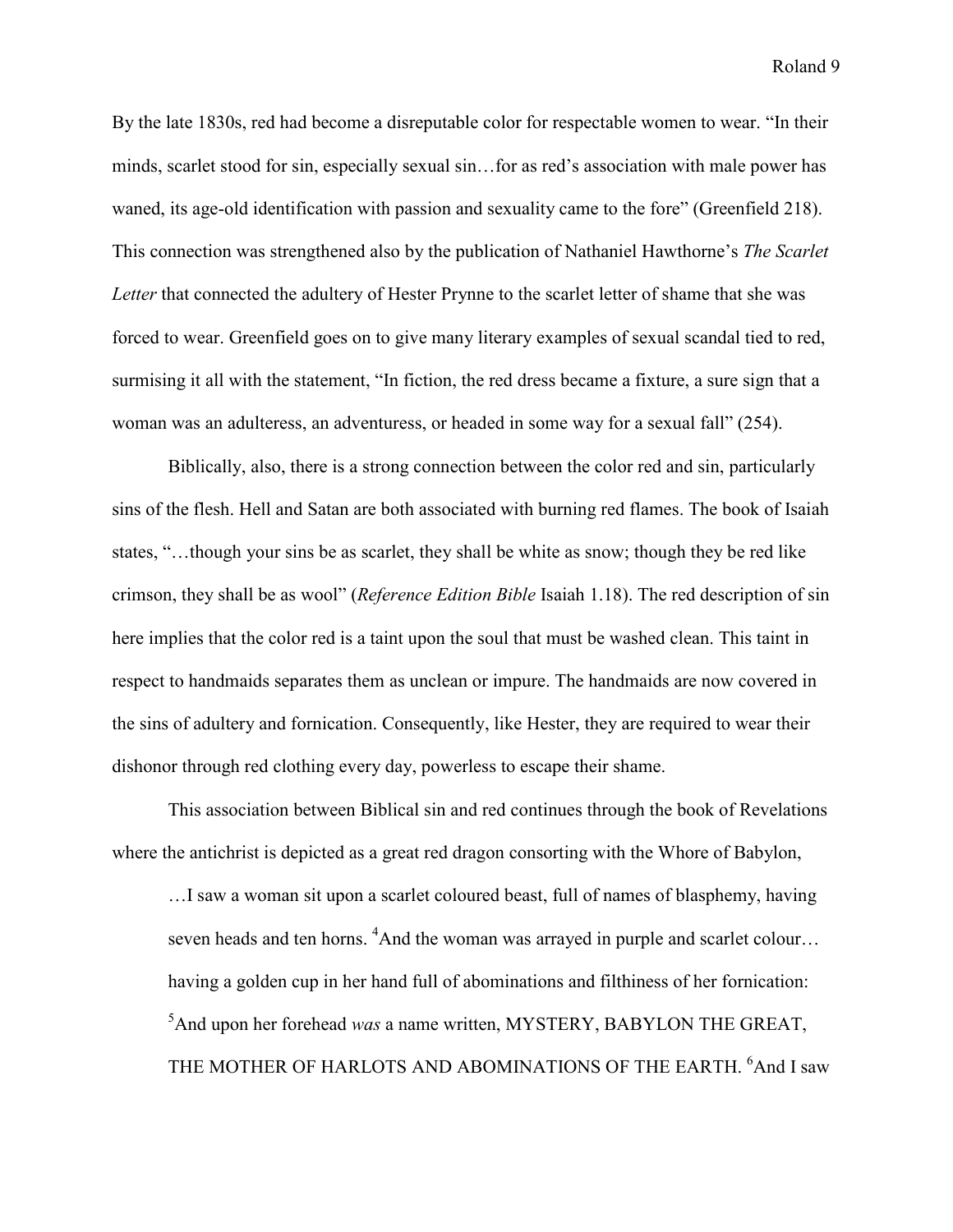the woman drunken with the blood of the saints, and with the blood of the martyrs of Jesus…(*Reference Edition Bible* Rev. 17.3-6).

Greenfield theorizes that the connection between sin and red, as shown through the red clad Whore of Babylon "may explain why some cities required courtesans and prostitutes to wear a red scarf, gown or badge" (22). While Offred and other handmaids do not have a monetary value, they are required to engage in forced sexual intercourse each month. Within the biblical based society of Gilead, this act of fornication is required, but still condemned through the clothing that symbolizes the sin that these women take upon themselves. Although these women are fulfilling a societal obligation, they are also marred by the sin of fornication and adultery.

 Offred's clothing and the connection to this scene from Revelation are further made apparent in the scene between Moira and Offred at the gentleman's club, Jezebels, yet another reference to an impure woman in the Bible. Offred is in a place where former handmaids still perform sexual acts with men, but without the objective of procreating. When Offred first sees Moira, she is sharing a cigarette with a woman in a red devil costume, reminiscent of the great red beast in Revelations. (Atwood 311). In addition, Offred observes about the women wearing makeup that "their mouths [are] too red, too wet, blood-dipped and glistening" (305). This is clearly evocative of the whore who drinks the blood of the saints. Finally, upon seeing Offred in her purple, spangled costume, lipstick, and purple rental bracelet, Moira declares, "You look like the Whore of Babylon" (314). Atwood utilizes the purple in this scene as a stand in for the red clothing that Offred typically dresses in, but the allusions to the "purple and scarlet" that is worn by the actual Whore of Babylon are apparent. All of these references to this "Mother of Harlots" who is surrounded by red clearly show how the direct correlation between the required red of the handmaids and the symbolic red of their sexual sins of adultery and fornication.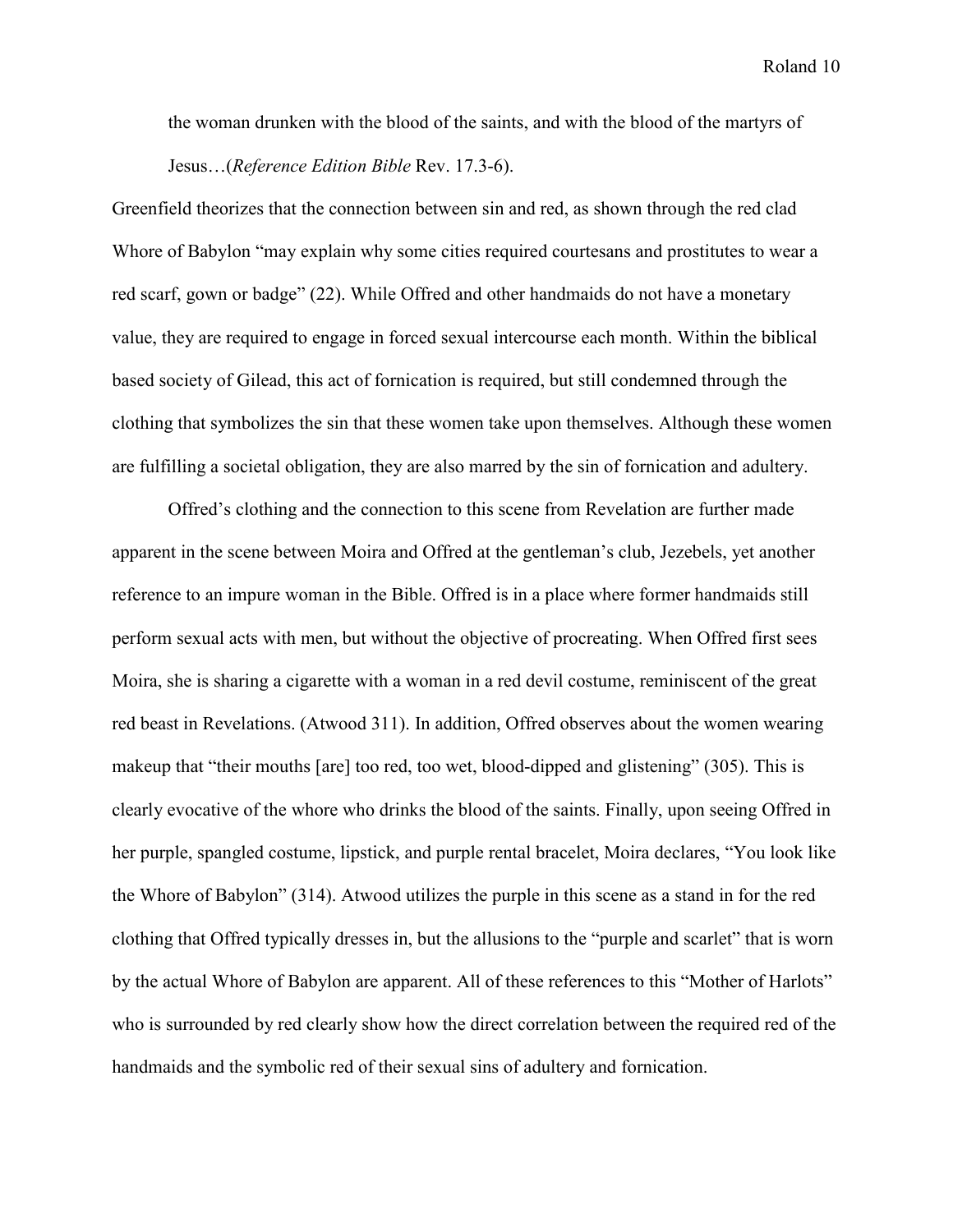The connection between red and inability to fulfill sensual desire can also be examined through the uniform of the handmaid. In regards to lust, however, the red of the dress seems to function as a metaphorical warning or stop sign to those who might be tempted to approach this forbidden area. The scene that shows this point most clearly is Offred's first encounter with the young guards at the barrier. Offred imagines that they watch these handmaids with unattainable desire and imagines them sharing her musings, "What if I were to peel off my shroud and show myself to them, by the uncertain light of the lanterns?" (Atwood 29). These men cannot actually show attraction to or desire for the handmaids because the red wardrobe of the handmaid is a message to them: stop (27). Offred is aware that she is forbidden, and because of that, feels a rush at tempting these men by moving suggestively in her red dress. She describes the encounter,

They touch me with their eyes instead and I move my hips a little, feeling the full red skirt sway around me. It's like thumbing your nose from behind a fence or teasing a dog with a bone held out of reach, and I'm ashamed of myself for doing it, because none of this is the fault of these men, they're too young. Then I find I'm not ashamed after all. I enjoy the power; power of a dog bone, passive but there. I hope they get hard at the sight of us and have to rub themselves against the painted barriers surreptitiously (30).

Offred wants to take advantage of the small sense of sexual empowerment that she gains at the thought of being wanted. Like the iconic red apple in the Garden of Eden, Offred is forbidden knowledge for these guards, and therefore desirable.

 This sensuality connected to red also manifests in relation to the cosmetic references. The tourists, who stop to ask Offred and Ofglen whether or not they are happy, are wearing western clothing and makeup like these handmaids would have once worn. "They wear lipstick, red outlining the damp cavities of their mouths, like scrawls on a washroom wall, of the time before" (Atwood 38). This description of the lipstick, in addition to the aforementioned description of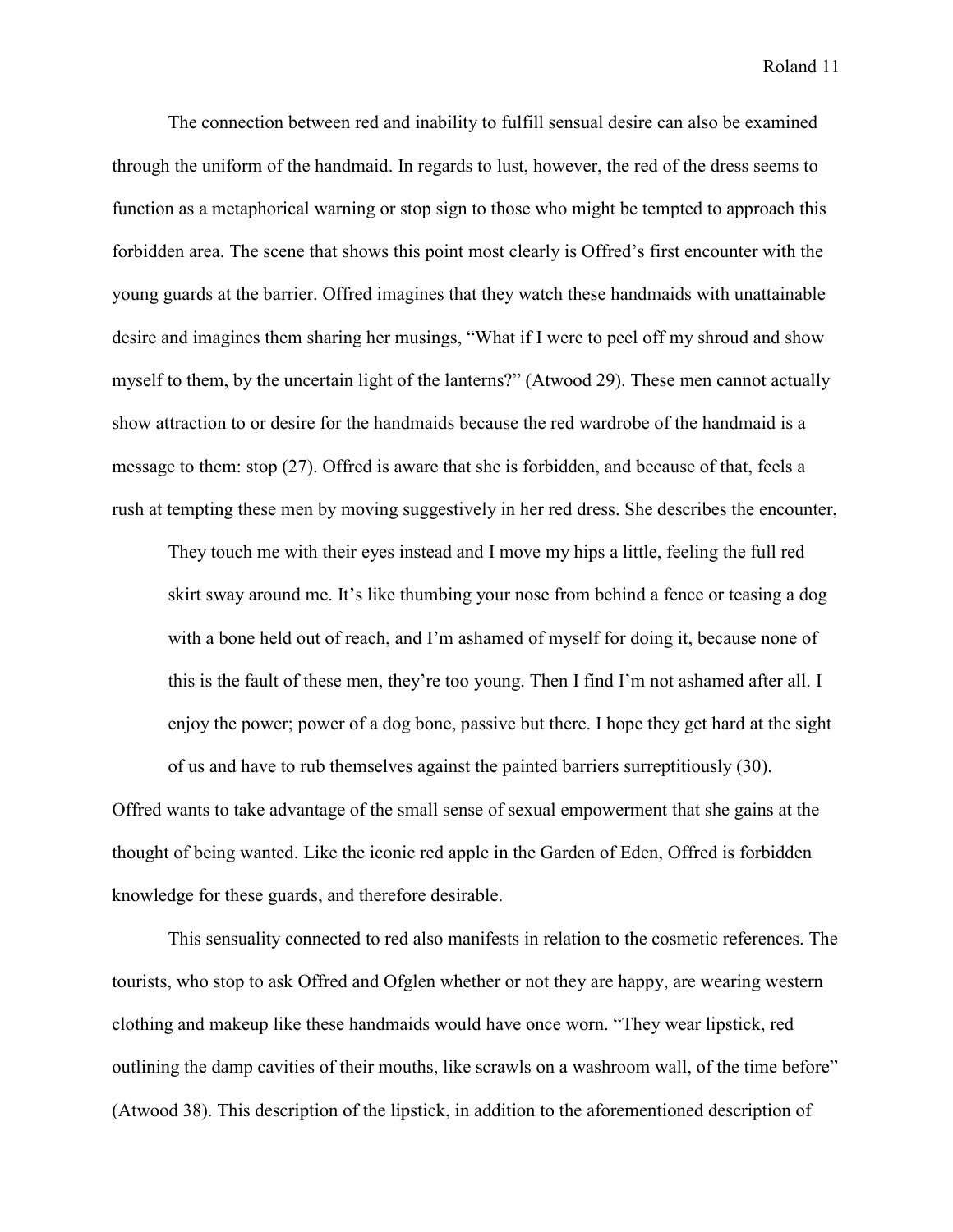lipstick from the scene at Jezebels, describes the lips as being red and wet. The red lips bring to mind cultural female sex icons, such as Marilyn Monroe with large, shining, red lips. Likewise, the wet has a very suggestive quality to it suggesting a woman excited or wet lips ready for a kiss. The red of the lipstick is clearly erotic, especially when juxtaposed with the demure red cloaks of the handmaids that mark them as unattainable. This lipstick suggests promiscuity, and free kisses like the lip prints that might have been on a bathroom mirror in the time before handmaids. This promiscuity mentioned in conjunction with the red lip stick speaks to the era before when women could be more than whores or mothers and were able to display their own sensual desires instead of hiding them under red cloaks.

 In addition to the lipstick, Offred also makes red associations to perfume twice in the text, connecting it to former female sensuality. Upon smelling Serena's perfume, Offred states, "It's the scent of prepubescent girls…the smell of white cotton socks and white cotton petticoats, of dusting powder, of the innocence of female flesh not yet given over to hairiness and blood" (Atwood 103). This passage describing Serena's perfume seems suggestive in regard to females right on the verge of adolescence, during the time when they are discovering their changing bodies. The sensual appeal lies in Offred's own desire to again be innocent in the time before hairiness and blood, but this also suggests the time in a girl's life right before her own sexual awakening. This passage takes Offred back to her own days, before becoming a wife or a handmaid, when she still had the allure of innocence and less knowledge about men and desire.

Offred's own sexual encounters were also described with perfume. Before the rise of Gilead, Offred stated that she would, "dab behind my ears with perfume, Opium it was. It was in a Chinese bottle, red and gold" (Atwood 67). This bottle of perfume was connected to Offred's former romantic rendezvous in hotels with Luke. The bottle was red and its origin and name both speak of indulgence or luxury. She could afford little indulgences like the perfume in the time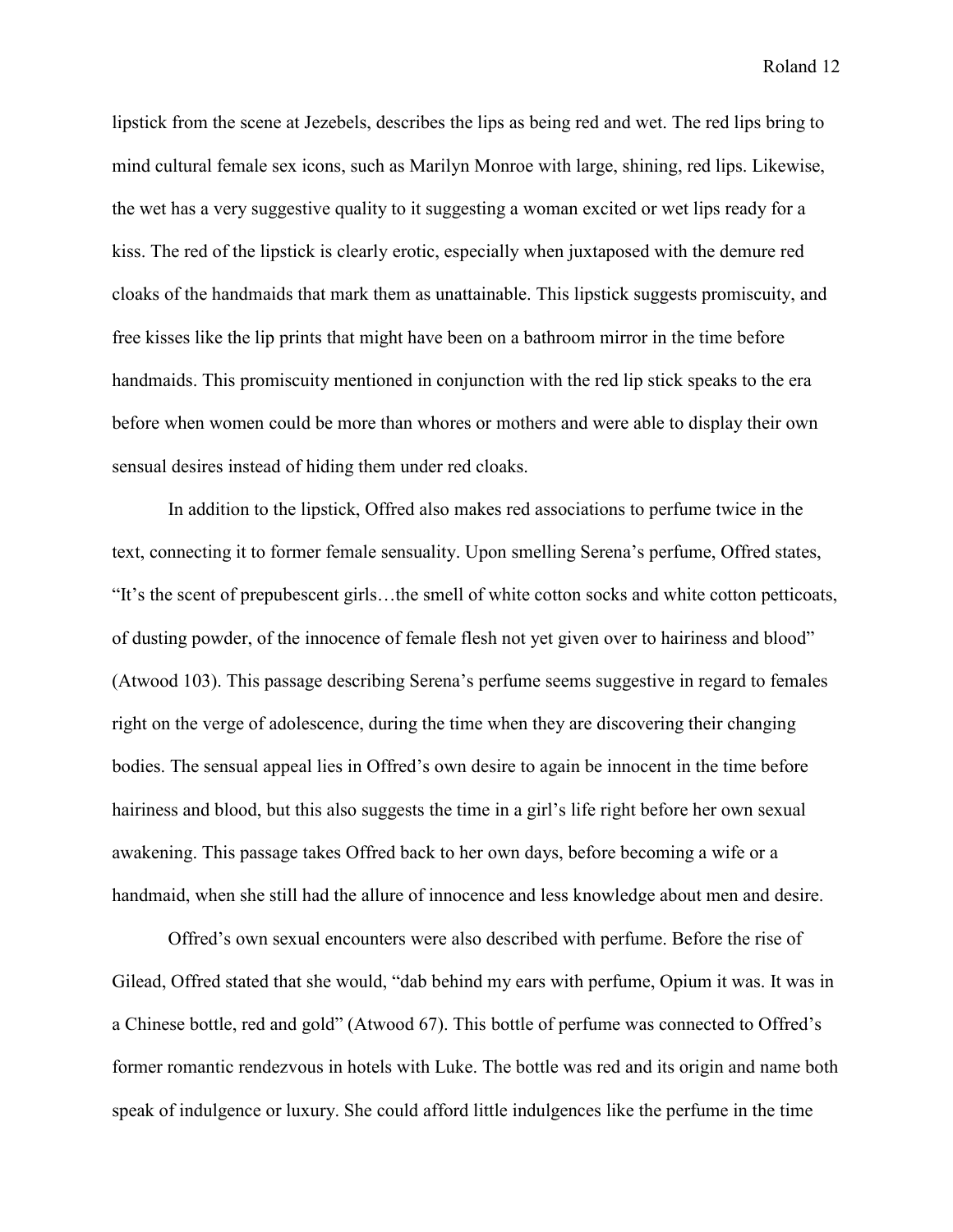before, and she could use them to appeal to men. The perfume leads Offred to reminisce about her romantic entanglements with Luke when she still had the power to love and make love at her own behest. However, perfume, like love and innocence, is a luxury no longer afforded to Offred in her present state.

 Connected to Offred's reminiscence about sensuality and desire to excite others is her own craving to be touched and loved, embodied through the display of red. I have already mentioned that love is the color linked to passion, but more specifically, red is the color of love. Throughout society, love is depicted in the form of a glowing red heart. Sex, love, lust, and kisses are all strongly connected with the color red. Also, red is the color of a blush, like a blushing bride or the first blush of young love. The color is present in the text even when Offred thinks about love, "I kneel on my red velvet cushion. I try to think about tonight, about making love" (Atwood 351). Red is unequivocally tied to love and the passions of the soul.

With this in mind, it is perhaps a cruel joke to Offred to be perpetually cased in red, the color of love, but denied any form of expression for her love. Her desires extend beyond swaying her hips in front of the guards at the barrier; Offred craves the love and caresses of someone that loves her. In the words of Aunt Lydia from the Red Center, "Love,…Don't let me catch you at it. No mooning and June-ing around here, girls. Wagging her finger at us. *Love* is not the point" (Atwood 285). Indeed, the "point" is not love; it is strictly for reproductive purposes. It is for this reason that Offred [describes?]intercourse with the Commander in these terms, "My red skirt is hitched up to my waist, though no higher. Below it the Commander is fucking. What he is fucking is the lower part of my body. I do not say making love, because that is not what he's doing." (121). There is no room for love in this arrangement; the only purpose is to produce a child.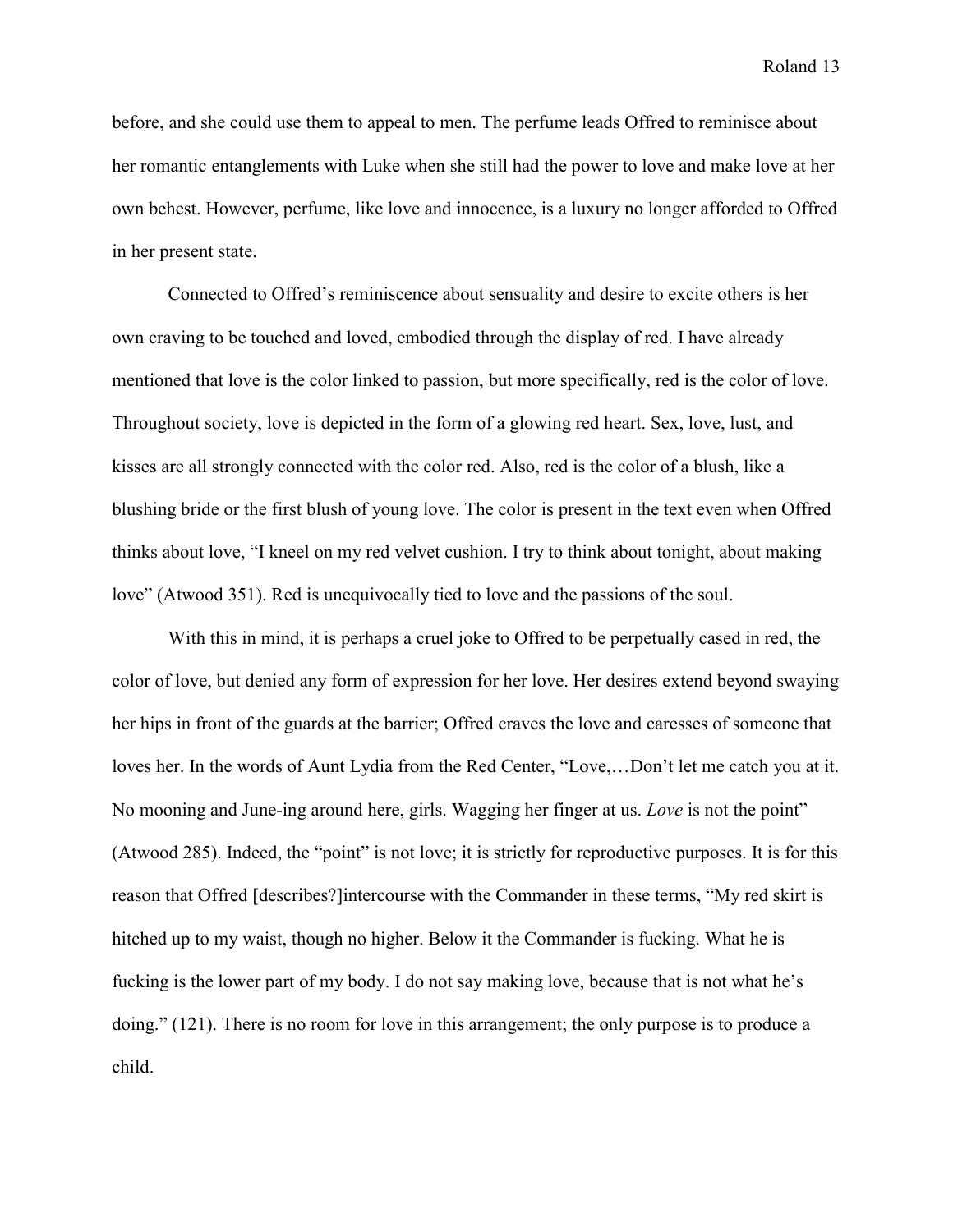Understanding her situation, however, does not stop Offred from feeling the loss of love in her life. This is shown in the conversation between Offred and the Commander, "You're an intelligent person, I like to hear what you think. What did we overlook? Love, I said. Love? said the Commander. What kind of love? Falling in love, I said" (Atwood 284). Offred shows her desire for love in this passage; but, as a handmaid, she is powerless to rectify the situation, as seen in the Commander's response, "Oh yes, he said. I've read the magazines, that's what they were pushing, wasn't it? But look at the stats, my dear. Was it really worth it, falling in love? Arranged marriages have always worked out just as well, if not better" (284). The Commander trivializes Offred's desire for love to something from a magazine and further belittles her by referring to her as "my dear." To Offred, love is everything, in her own words, "nobody dies from lack of sex. It's lack of love we die from" (131-132). That is why she is not satisfied with mandatory sex, she wants to love, be loved, and make love on her own terms.

Her desire to be loved and touched is first seen in the text when Nick bumps his foot against hers while she is kneeling in the sitting room, "Is this on purpose? Whether it is or not we are touching, two shapes of leather. I feel my shoe soften, blood flows into it, it grows warm, it becomes a skin. I move my foot slightly, away" (Atwood 104). The language in this passage is highly eroticized. Offred speaks of her foot as if it has become a sexual organ through the description of it softening and blood flowing as the two become one, until it "grows warm" and like a skin. In addition, the language also utilizes red imagery to describe this small sensual encounter. The shoe is red and the crimson blood that flows into it produces heat. The red blood describes the passion that Offred feels at being touched and the heat of her desire, but the red shoe functions as a stop sign. Despite this sensual response, Offred reacts by moving her foot.

As a handmaid it is not her place to have sensual pleasure of any variety. She does not possess the power to overcome the red of her wardrobe to embrace the red of her passions. This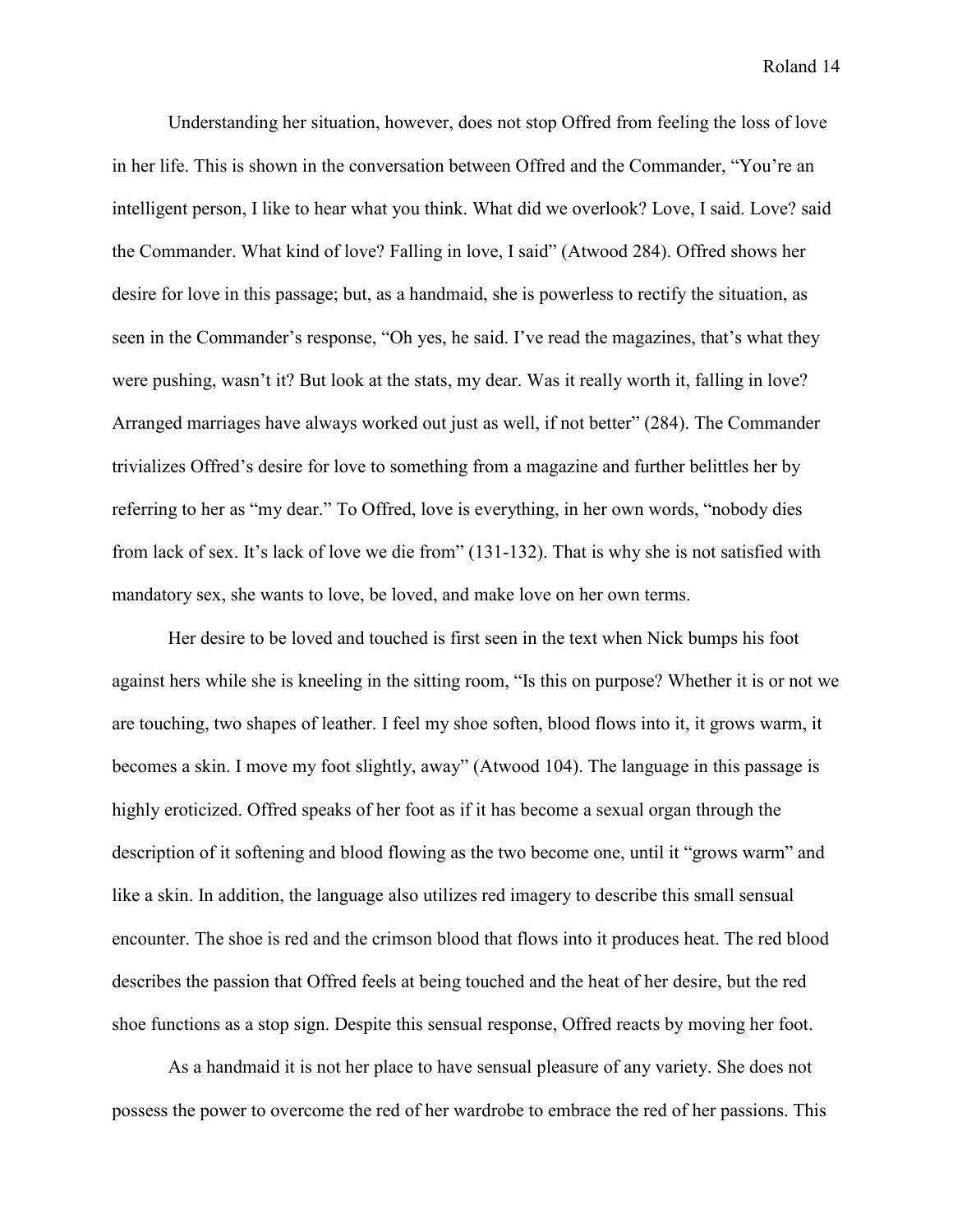is perhaps why Offred imagines Nick taking off her dress in her first version of how events unfolded in Nick's room,

He's undoing my dress, a man made of darkness, I can't see his face, and I can hardly breathe, hardly stand, and I'm not standing. His mouth is on me, his hands, I can't wait and he's moving, already, love, it's been so long, I'm alive in my skin, again, arms around him, falling and water softly everywhere, never-ending (338).

Unlike the sex with the Commander, she refers to what is happening in this room as "love." However, the love can only happen after he first takes off the dress that represents her position as a handmaid. Atwood shows that this love is impossible by having Offred follow this description with, "I made that up. It didn't happen that way" (338). The reality of the situation is that love is impossible; the red of Offred's position prevents it. "Neither of us says the word love, not once" (347). In reality, Offred knows that, "there are to be no toeholds for love. We are two-legged wombs, that's all: sacred vessels, ambulatory chalices" (176).

The function of being a "sacred vessel" is also significant in discussion of red because of the many connections between the color and childbirth. A red Birthmobile collects all of the redclad handmaids to take them to the home of a woman in labor. The birth scene with Janine further establishes this connection to red, "The smell is of our own flesh, an organic smell, sweat and a tinge of iron, from the blood on the sheet, and another smell, more animal, that's coming, it must be, from Janine" (Atwood 158). This animalistic smell of blood and childbirth shows the biological connection because the senses are filled with a heavy sense of red; Offred can smell and see the blood in the room, but she can also sense it on an instinctual level. The red blood fills the women with a sense of anticipation, on a very animalistic level, for the child that they know will be coming. When the baby does arrive, "it slithers out, slick with fluid and blood" followed by the red after birth (162). In addition to being covered in blood, the baby's head is described as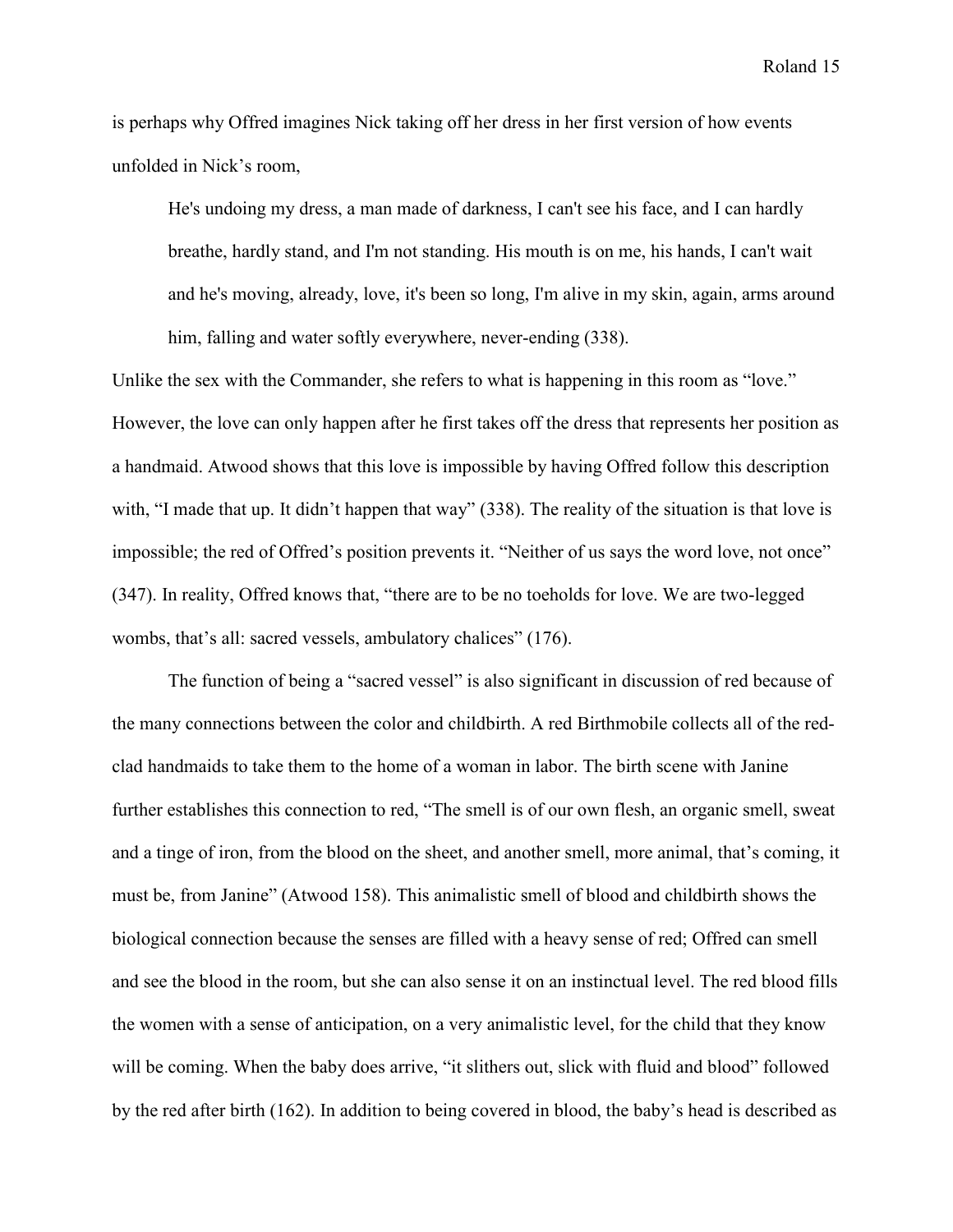"purple," implying that the blood of the baby has left its skin stained with a purplish hue (162). This whole scene is filled with red in the form of blood, birth, and the crimson wardrobes of the envious handmaids watching Janine give birth.

The connection between the red of the handmaids and birth highlights the nature of the power relationship between the handmaids and the rest of society. Handmaids are no longer free to think of themselves as people, but must think of themselves as governmental incubators. Offred discusses the power she possessed before the rise of Gilead, "I used to think of my body as an instrument, of pleasure, or a means of transportation, or an implement for the accomplishment of my will…There were limits, but my body was nevertheless lithe, single, solid, one with me" (Atwood 95). In contrast, since becoming a handmaid, Offred is forced to consider herself under a different light. She is no longer worth the sum of her parts, but the viability of her uterus and ovaries. She states, "Now the flesh arranges itself differently. I'm a cloud, congealed around a central object, the shape of a pear, which is hard and more real than I am and glows red within its translucent wrapping" (95). Offred's view of herself is limited to a shell that wraps around her reproductive parts. Her uterus that "glows red," signifies potential life, while her body fades to a "cloud" or "translucent wrapping."

Her identity is limited to the ovaries and uterus that will either be her salvation or her demise, depending upon their ability to produce a healthy baby. The healthy baby is shown soaked in blood and purple hued because of the healthy red blood pulsing through its veins, symbolizing life for the baby and the freedom to continue living for the mother. The baby is representative of power for the handmaid to avoid a dismal future. However, the baby is ultimately passed on to another because handmaids are not meant to keep power. Regardless of the birth mother's inability to keep the child, this red-soaked baby means that, "she'll never be sent to the Colonies, she'll never be declared Unwoman" (163).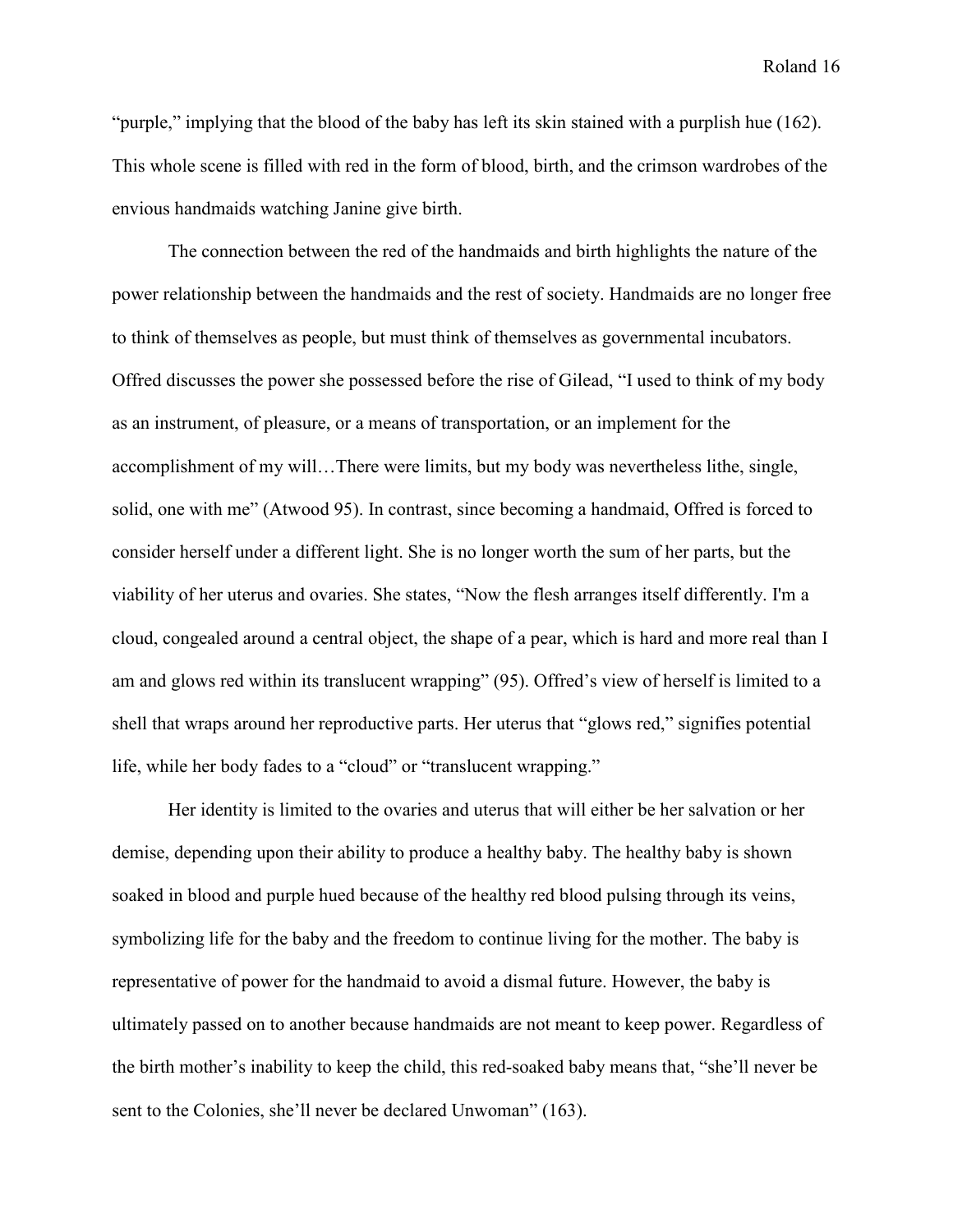This idea of salvation goes back to the Biblical quote used early in the novel, "Give me children, or else I die" (*Reference Edition Bible* Gen. 30.1-3). Offred's life hangs in the balance, and the indicator on whether or not she will be saved is a monthly appearance of red. Offred describes her monthly cycle in these terms,

Every month there is a moon, gigantic, round, heavy, an omen. It transits, pauses, continues on and passes out of sight, and I see despair coming towards me like famine. To feel that empty, again, again. I listen to my heart, wave upon wave, salty and red, continuing on and on, marking time (Atwood 95).

Offred's vivid description of ovulation and menstruation show how she dreads the arrival of her period. She describes the "despair" of being "empty" as feeling like a "famine". If she is not able to conceive, she will be sent off to work until she dies of radiation poisoning. Unlike the Biblical precedent, this situation is in fact life or death. This is yet another red situation in which Offred is powerless to save herself. In addition, her heart beats out the same "salty wave" of red that shows that she has, yet again, failed to get pregnant, symbolizing the despair that radiates throughout her whole body. Offred lacks any power to control the flow of her body to produce a child; consequently, she is unable to alleviate the waves of red despair that wash over her.

 The situation remains, however, that even if Offred were to produce a child, as a handmaid, she would be unable to keep it. The desire she feels to possess both her daughter that was taken and any child that might be born is shown most poignantly through the flowers that Offred also desires to take, but cannot have. These flowers represent the desires that Offred possesses but is unable to satisfy because of her powerless position. Offred states that flowers are the "genital organs of plants," and uses this knowledge to connect the flowers out of reach to her daughter that was taken away (Atwood 106). Looking out at Serena Joy's domain of red tulips, Offred reminisces, "I once had a garden…Time could pass more swiftly that way… From a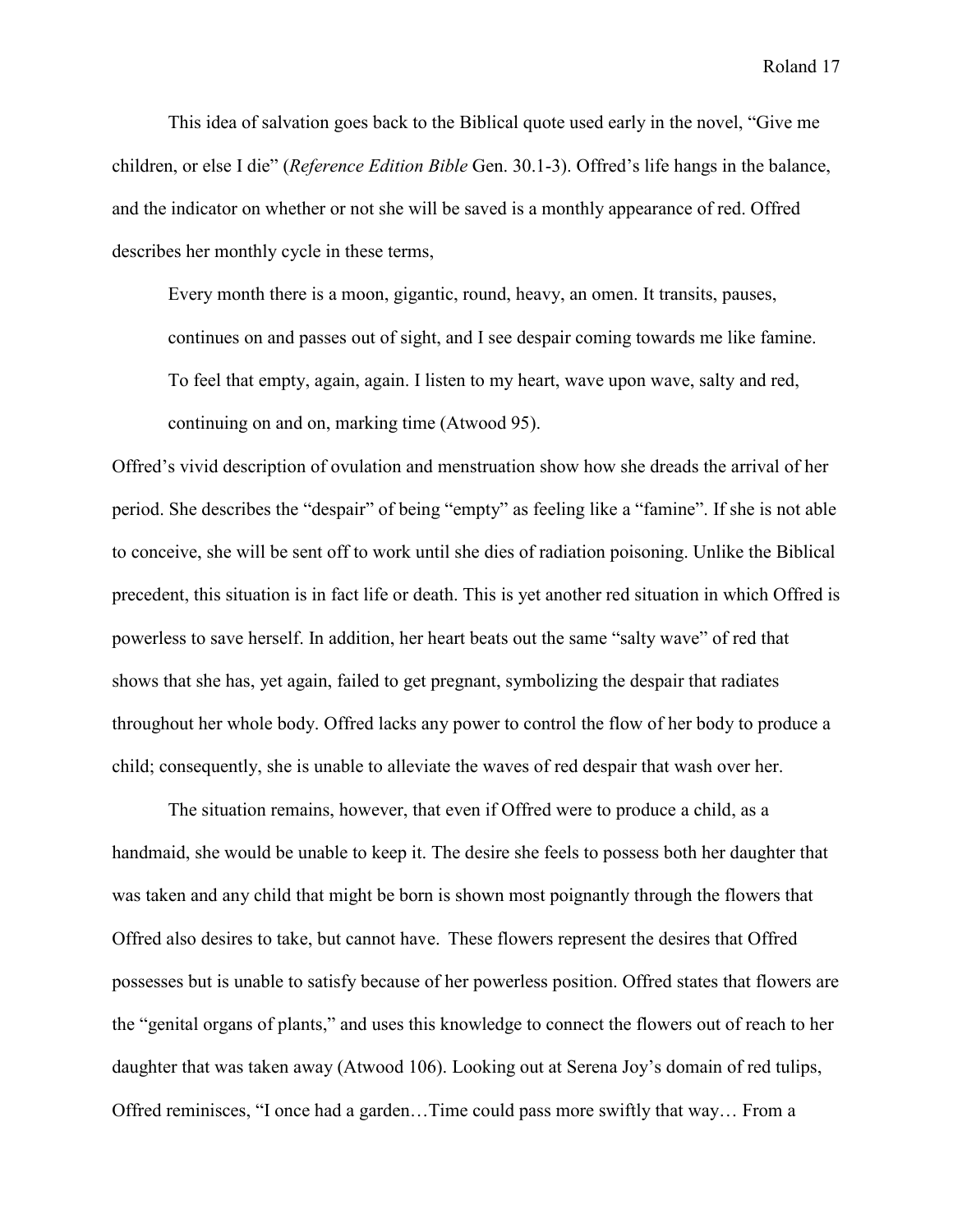distance it looks like peace" (Atwood 15-16). In the time before Gilead, Offred once had a garden, just as she also once had a peaceful life and a child to care for. As a handmaid, Offred does not have the luxury of being able to grow flowers or care for her own daughter. Instead, she watches Serena care for the flowers in the same way that she will care for Offred's baby.

This desire for the fruits of cultivation is shown when Offred decides that she will steal a flower. When Offred decides to steal something she reasons, "What should I take? Something that will not be missed... A withered daffodil, not one from the dried arrangement. The daffodils will soon be thrown out, they're beginning to smell" (Atwood 126). She wants to take something to prove that she is alive and that she still has some control over her own life and desires. These desires center around flowers because they represent the beauty, love, and reproductive solidarity denied to her. However, Offred is not able to steal the beautiful red tulips or living flowers in the garden because she does not possess the power and autonomy that those flowers embody. Consequently, the flower that Offred tries to steal is a "withered daffodil" that "will not be missed." Instead of being full of life and vitality like the blood red tulips, these flowers are close to death and putrid smelling. Offred cannot have a living flower or any life she produces.

In "(Fl)orality, Gender, and the Environmental Ethos of *The Handmaid's Tale*," Deborah Hooker uses Offred's statement while standing in the garden, "metamorphosis run wild. Goddesses are possible now and the air suffuses with desire," to connect Offred's yearning for her daughter to the mythological story of Persephone and Demeter (Atwood 196). Within the summer heat of the garden, Offred imagines a world where anything is possible and the air that "suffuses with desire" brings forth the memory and desire for her own daughter. Similar to the tragic mythological figure, Demeter, Offred has been separated from her daughter and uses flowers as a symbol for that loss. "In the *Hymn to Demeter* the natural object by which the Muses formerly endowed the good ruler with an erotic eloquence is used to entrap the daughter,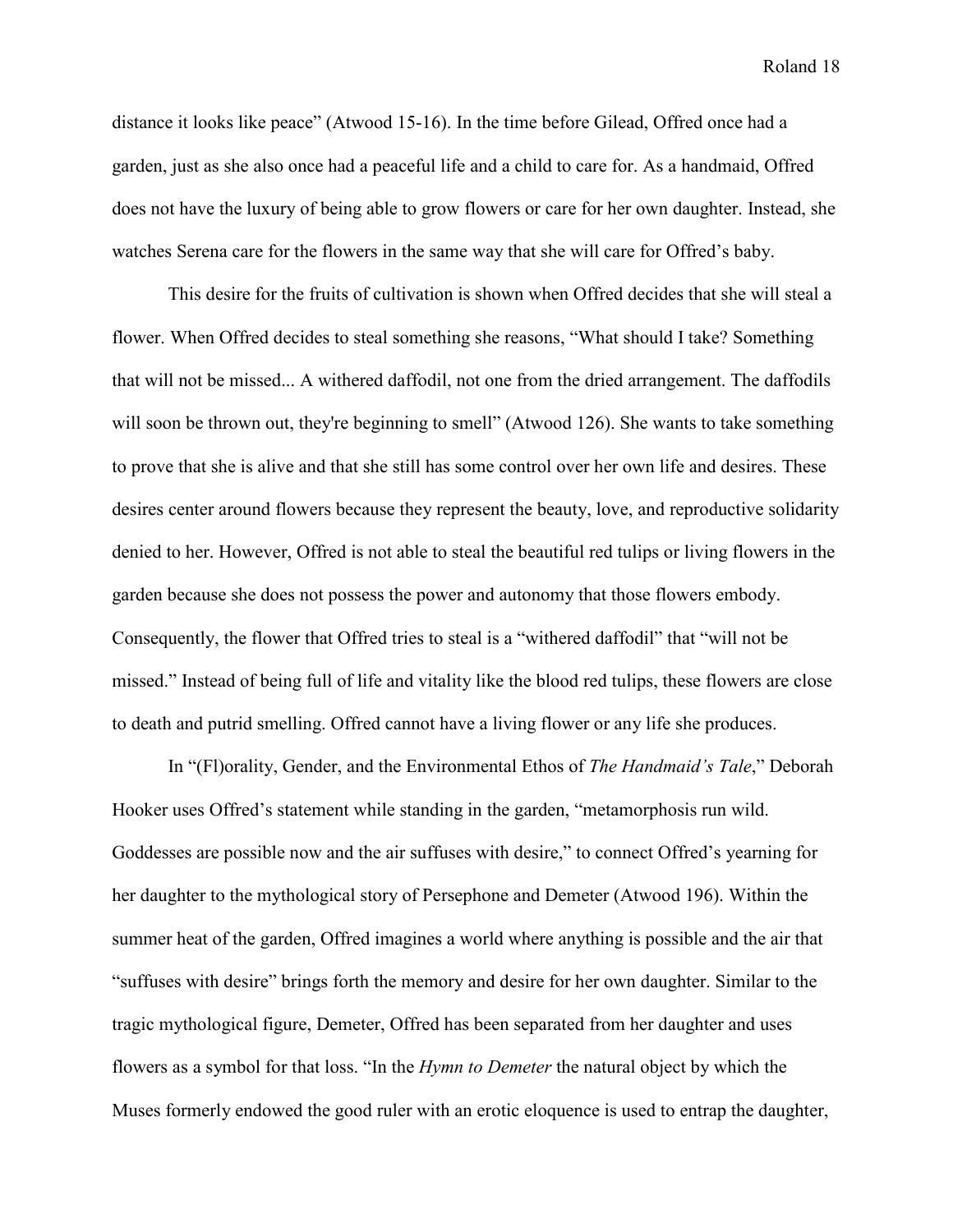who is herself identified with 'the narcissus/ which Earth grew as a snare for the flower-faced maiden/ a flower wondrous and bright, awesome for all to see' (lines 7-10)" (Hooker 283). However, it is not Offred's daughter that has the desire for the narcissus in *The Handmaid's Tale,* but Offred who longs for the daffodil, a common name for the same flower. Perhaps, Offred's longing stems from a desire to connect with her daughter and stealing the flower was a way to briefly be reunited with her daughter and to maidenhood.

Hooker discusses how Offred's memories of her daughter are frequently connected to flower imagery, such as Offred recalling a "small green nightgown with the sunflower on the front" that her daughter once wore (Atwood 139). Later in the story, Offred remembers making rings and necklaces from dandelions and smelling buttercups, ending the memory with, "It was daisies for love though, and we did that too" (276). The flowers that Offred associates with her daughter are all yellow flowers, not red. Cirlot states that, "…because of its shape, the flower is an image of the 'Centre', and hence an archetypal image of the soul" and "The significance would be adapted according to the colour of the flower" (Cirlot 110). This makes sense when considering the way that Offred passed her time among the yellow flowers with her daughter. She would use them to make rings, "crowns and necklaces, stains from the bitter milk on our fingers. Or I'd hold one under her chin: *Do you like butter*?" (Atwood 276). These images show younger, freer times of youthful innocence. Likewise, the yellow daisies are associated with love, but in the past tense, "we did that too." The yellow innocence and love here are specifically connected to the daughter and Offred's soul's desire for the return of youthful happiness from the time before the revolution. That is why when Offred first see flowers, she focuses on the red tulips instead, stating, "…the daffodils are now fading and the tulips are opening their cups, spilling out color" (Atwood 16). The season of youthful innocence and time with her daughter is over, to be replaced by the mature reality of the handmaid.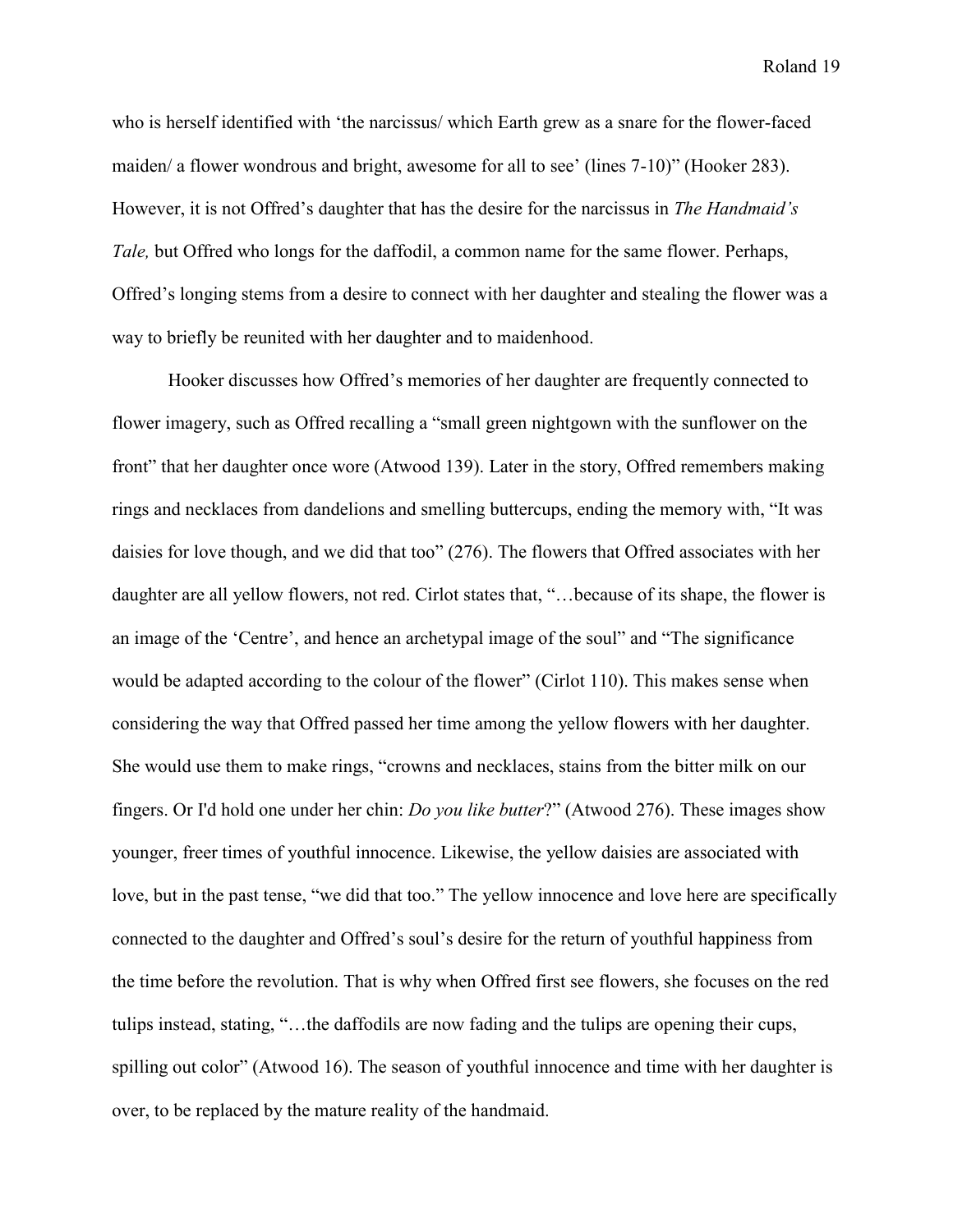Returning to the image of the garden, it is important to note that although Serena Joy is the care taker of this garden full of red flowers, she is associated with the color blue, not red, in the text. Instead of being associated with the blood colored tulips or bleeding hearts that are, "so female in shape it was a surprise they'd not long since been rooted out," Serena is connected to the "irises, rising beautiful and cool on their tall stalks, like blown glass, like pastel water momentarily frozen in a splash" (Atwood 196). The red flowers here denote life and heat through the color and comparison to the body. The blue flowers, on the other hand, are described as "cool" and "frozen" like the reproductive system of Serena. Offred comments on this connection when she sees Serena wearing a blue dress with embroidered flowers, "Even at her age she still feels the urge to wreath herself in flowers. No use for you, I think at her…you can't use them anymore, you're withered. They're the genital organs of plants" (104-105). Unlike Offred, Serena has no use for her genital organs; so instead, she dresses herself in them as a reminder of her own days of fertility.

Flowers depicting sterility are also used in the scene where Offred and the Commander are engaging in intercourse in Serena's bed. The canopy of Serena's bed is "a cloud sprigged with tiny drops of silver rain, which, if you looked at them closely, would turn out to be fourpetaled flowers" (120). The flowers on Serena's bed are silver and lifeless, just like Serena's womb, which is why she must use Offred as a surrogate mother. Cirlot states that while "red flowers emphasize the relationship with animal life, blood and passion," in contrast, "the 'blue flower' is a legendary symbol of the impossible," which in this case represents Serena's ability to produce a child ("Flower" 110). Consequently, Serena is the care taker of the red flowers, just like she houses the handmaid. Then, any child that comes, like any flower that grows, will be hers to care for and nurture because she has the power to keep life, but not create it.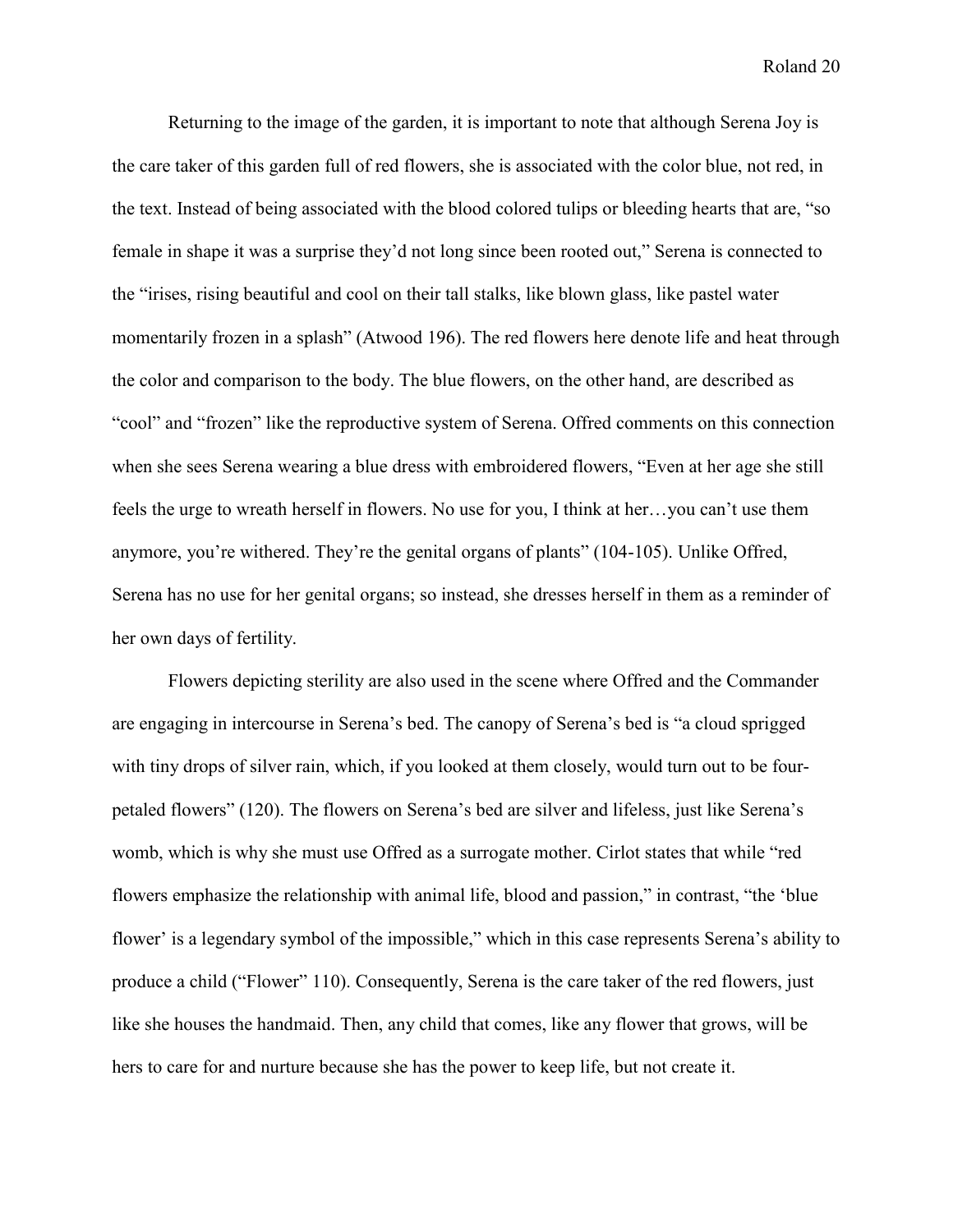This system of receiving the fruits of another's labor is depicted in the scene after Janine gives birth where "the Commander's Wife looks down at the baby as if it's a bouquet of flowers: something she's won, a tribute" (Atwood 163). Despite being able to receive a baby, like a flower someone else has grown, this does not prevent the resentment and humiliation on Serena's part at having to rely on a handmaid. This is shown through the scene where Serena Joy is cutting the seed pods off of the red tulips.

She was snipping off the seed pods with a pair of shears…She was aiming, positioning the blades of the shears, then cutting with a convulsive jerk of the hands. Was it the arthritis, creeping up? Or some blitzkrieg, committed on the swelling genitalia of the flowers? The fruiting body. To cut off the seedpods is supposed to make the bulb store energy. Saint Serena, on her knees, doing penance (195).

The seedpods are symbolic of the handmaid's role within society, the red women who reproduce for the benefit of others. In this scene, Serena is not merely trimming plants, she is violently cutting the "swelling genitalia" of the red flowers because she mentally connects the red flowers to the handmaids and resents their existence. However, she is described as "doing penance" because this is her punishment for being sterile: she must house and nurture another woman and share her husband in order to have a baby.

Despite relying on Offred, Serena is bitter about the sexual nature of the relationship, which is why she snips so violently. The flower is red, the color of love, but the name of the flower implies even more sensual connections. The tulip phonetically sounds the same as two lips, implying a kiss from two lips. Likewise, the tulip could symbolize the two red lips of a woman's vagina, in regard to "swelling genitalia." Both of these explanations would aid in understanding why Serena cuts the plant savagely, because she wishes to remove all sensuality from the handmaid's position. Serena is sexually separated from her husband and her own womb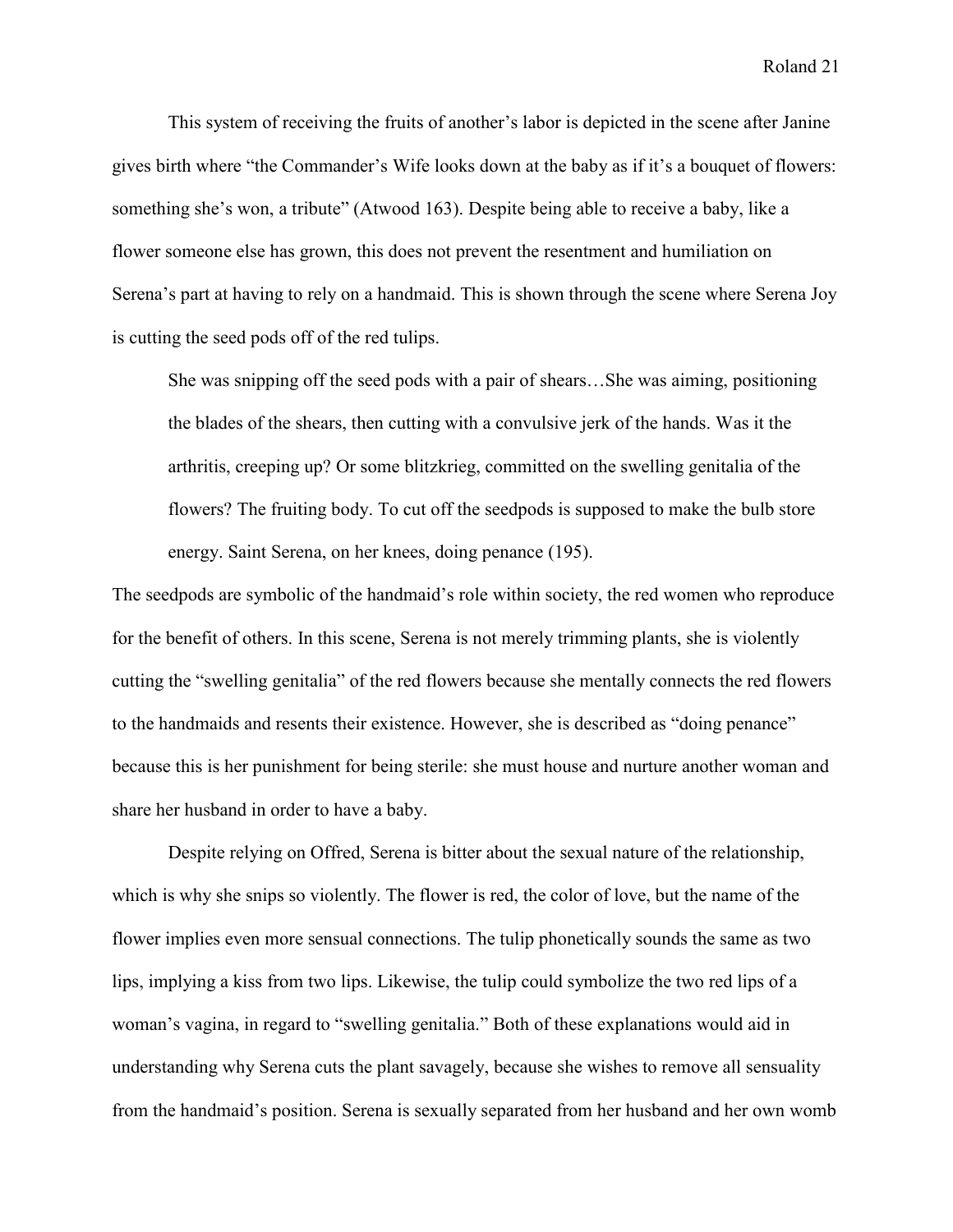has failed her. Consequently, she attacks the red seedpods because they symbolize Offred who can engage sexually with the Commander and reproduce when Serena could not.

As I have already suggested, Offred pays special attention to the tulips that "are opening their cups, spilling out color" because they are symbolic of the handmaids and their function in Gilead (Atwood 16). The tulips are described as "opening their cups" as if they were waiting to be filled, and indeed, Offred desires to have her womb filled with a child. However, they are also "spilling out their color" which implies bleeding. As I have already mentioned, the presence of menstrual blood is hugely detrimental to a handmaid. This passage, therefore, shows that Offred, despite wanting to be filled, is unable to overcome this "spilling" of blood, or has yet to become pregnant.

These red tulips continue to serve as a representative of Offred's reproductive status throughout the story. Initially, they are "opening their cups" because Offred has just arrived and is trying, unsuccessfully, to get pregnant. Later, Offred states, "The tulips along the border are redder than ever, opening, no longer wine cups but chalices; thrusting themselves up, to what end? They are after all, empty" (59-60). The tulips are now even redder and fully opened, however, like Offred, they are empty. This echoes Offred's statement, "What we prayed for was emptiness, so we would be worthy to be filled: with grace, with love, with self-denial, semen and babies" (251). This change in the tulips shows Offred's physical change, she is still fertile, but running out of time until she faces a similar fate of the flowers where, "they turn themselves inside out, then explode slowly, the petals thrown out like shards" (60) She is fully "open," but powerless to be filled.

Offred's allotted time as a handmaid is drawing to an end. In the final scene where Offred sees the tulips, she states, "The tulips have had their moment and are done, shedding their petals one by one, like teeth" (195). In this passage, Offred is projecting to the future because she has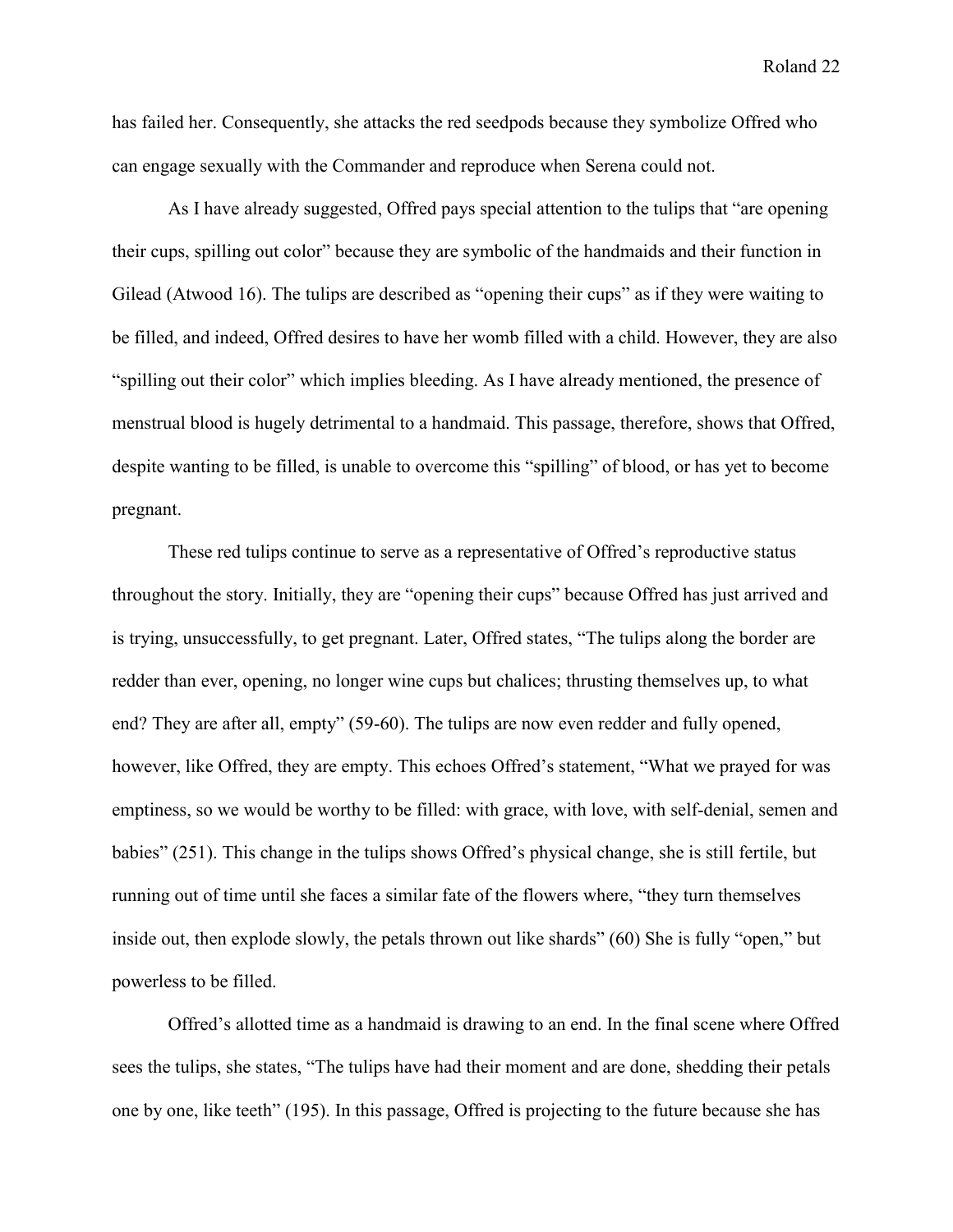not become pregnant yet and her time is almost up. The tulips to her represent what her condition will be if she does not become pregnant immediately: she will be declared Unwoman and sent to clean up radiation until her teeth fall out from poisoning. Serena is aware of this too, which is perhaps the source of her violence as she cuts the seedpods from the tulips. Serena has already given up on her husband as a source of see by this point, and has possibly already asked Nick to be her new "seedpod" to impregnate Offred before the time is up (339).

 Returning to the tulips "spilling out color," Offred also uses the color of tulips to refer to the blood of martyrdom. The blood references violent acts, but also represents her inner desires. In the first case, Offred and Ofglen look at the red wall where the martyrs are hung and see six bodies, "but on one bag there's blood, which has seeped through the white cloth, where the mouth must have been. It makes another mouth…A child's idea of a smile" (Atwood 43). The red "smile" catches Offred's attention and leads her to comment,

 I look at the one red smile. The red of the smile is the same as the red of the tulips in Serena Joy's garden, towards the base of the flowers where they are beginning to head. The red is the same but there is no connection. The tulips are not tulips of blood and the red smiles are not flowers, neither thing makes a comment on the other (44).

As Madonne Miner states in her article, "'Trust Me': Reading the Romance Plot in Margaret Atwood's *The Handmaid's Tale*," "I think we must question her claim that 'there is no connection'... Obviously, Offred herself sees a connection; she yokes the two together metaphorically: the red is the same" (151). Miner argues that both "suggest a type of sensual pleasure; both convey positive connotations" for Offred (151). However, Offred separates the two because "such metaphorical representations of her dismal situation can make Offred only more dismal" and she denies the red to "protect herself from the hardest truths in her life" (152).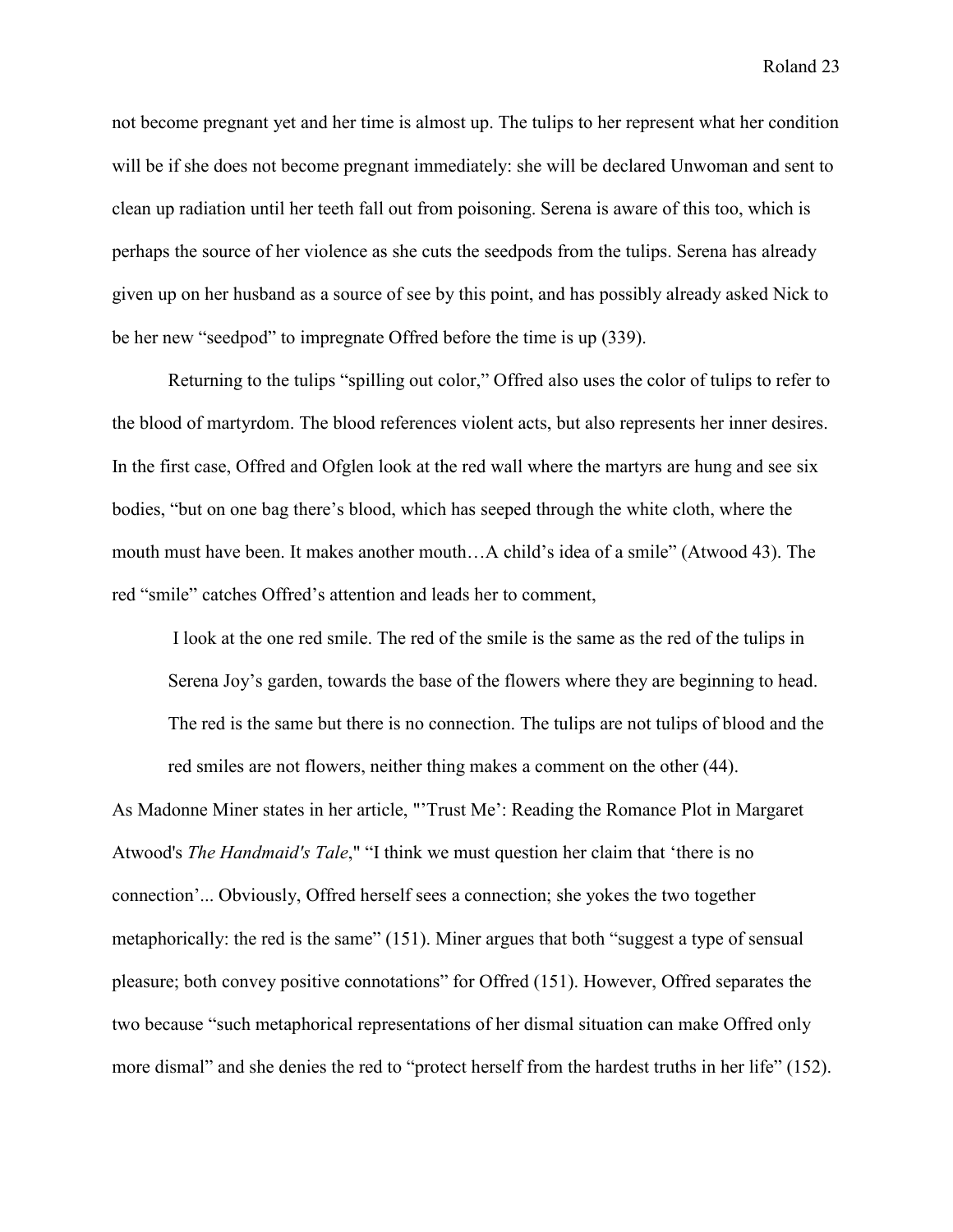While the bloody smile and tulips might have positive connotations for Offred, they do not "suggest a type of sensual pleasure." Instead, they are representations of her innermost desires that she pushes down so she will not have to face her own powerlessness. More specifically, the tulips represent Offred's inability to bear and raise children and the bloody smile is symbolic of Offred's inability to kill herself. Both of these desires are out of Offred's reach. I have already discussed Offred's separation from the products of reproduction, so I will now examine Offred's desire to kill herself that she cannot fulfill.

It seems clear enough that Offred has thought about ways to end her life before based on her reaction upon seeing the hooks, "…how could they have overlooked the hooks? Why didn't they remove them? Too close to the floor? But still, a stocking, that's all you'd need." (Atwood 69). She even states later on, "I've considered the possibilities" (252). Her desire to commit suicide is also clear in how she refers to others who have killed themselves. The man on the wall is described as smiling, even if it is with blood. Likewise, when Offred imagines the handmaid before her who killed herself, Offred states, "I look up at the ceiling, the round circle of plaster flowers…That's where she was swinging, just lightly…the way you could swing as a child…She was safe then, protected altogether" (274). The descriptions of death in these scenes are happy, like a peaceful release from Offred's trying life and a return to youthful innocence.

Additionally, both of the death scenes depict flowers, which Offred frequently takes note of to remember past happiness. Offred even states, "I've tried to put some of the good things in as well. Flowers, for instance, because where would we be without them?" (Atwood 344). Referring to flowers as a "good thing" makes it implausible to believe that Offred would use flowers to describe anything that she found "dismal." Rather, she uses flowers to describe her inner most desires that are sometimes painful because she does not have the means to see them to fruition. For example, she uses flowers to describe stains on her mattress, "Like dried flower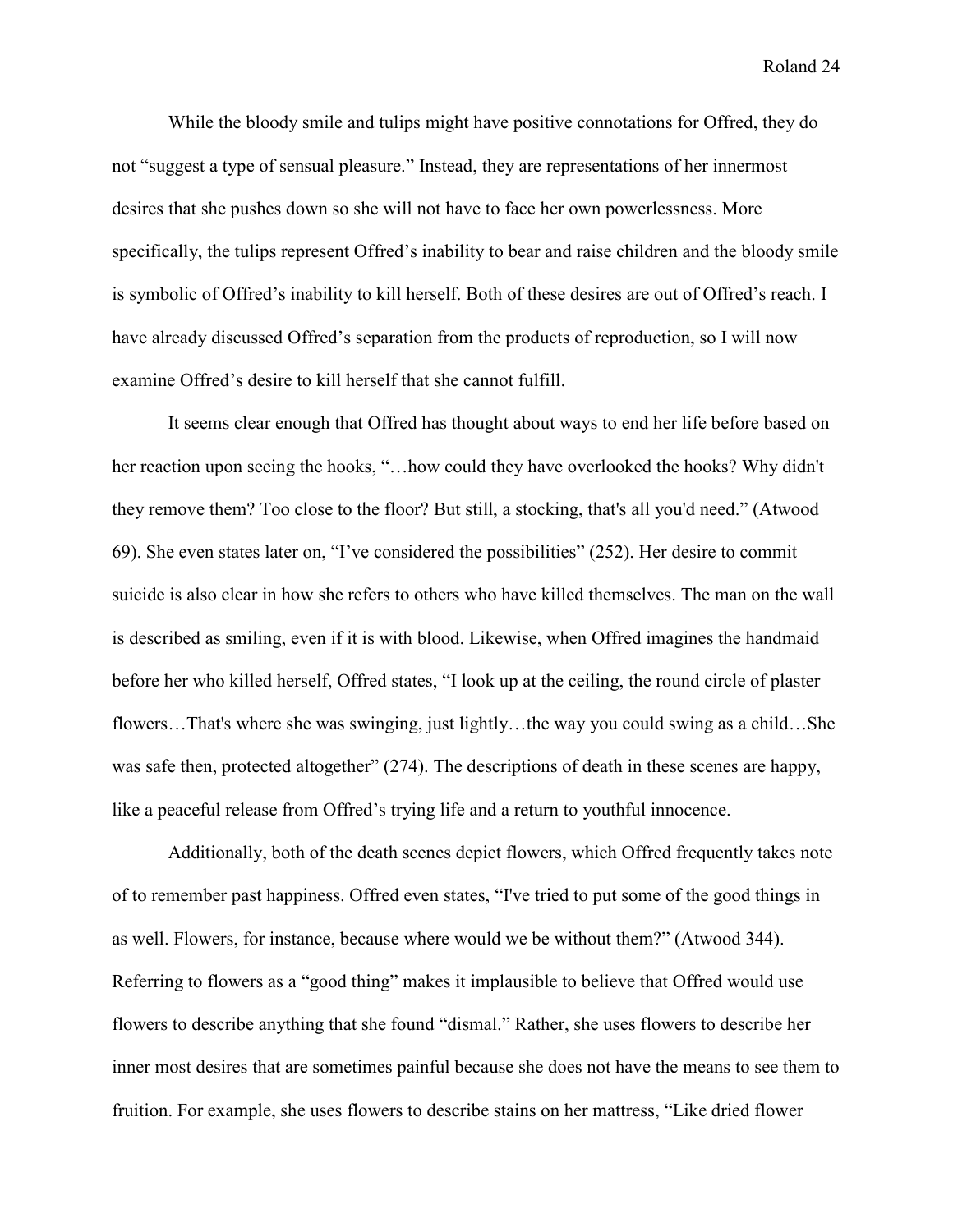petals. Not recent. Old love; there's no other kind of love in this room now" (68). She also refers to her dialogue with Nick as "faded paper flowers" because it only echoes of real romance (339). Both flower examples show past love that cannot exist and are separated by saying "dried" or "faded paper flowers." So, in contrast to Miner's point, Offred is not disassociating herself from her life, but avoiding the shame of not having the fortitude to end it.

Cigarettes function like the dress and flowers to show the power of the color red, embodied here by the lit red end of a cigarette. However, to properly grasp the relationship between cigarettes and power, it is necessary to look at how the perception of smoking has evolved over time. According to the BBC documentary, *The Century of the Self*, the cultural meaning of cigarettes today can largely be contributed to one man, Edward Bernays, who worked in the 1920s to "persuade women to smoke. At the time, there was a taboo against women smoking, and one of his early clients…asked Bernays to find a way of breaking into the market." Psychoanalyst A. A. Brill explained to Bernays that, "cigarettes were a symbol of the penis and of male sexual power." The documentary goes on to state that "if he could find a way to connect cigarettes with the idea of challenging male power, that women would smoke because then they would have their own penises."

Bernays accomplished his plan by convincing rich debutantes to hide cigarettes under their clothes, then light them up while walking in the annual Easter Parade. At the same time, he told the press that a group of suffragettes were protesting by lighting up "torches of freedom." This symbolic act created "the idea that if a woman smoked, it made her more powerful and independent," an idea that is still prevalent in this story, based on the fact that all of the female main characters smoke.

Bernays' influence continues throughout *The Handmaid's Tale* in the sense that cigarettes symbolize power for those who possess them. Atwood uses cigarettes to establish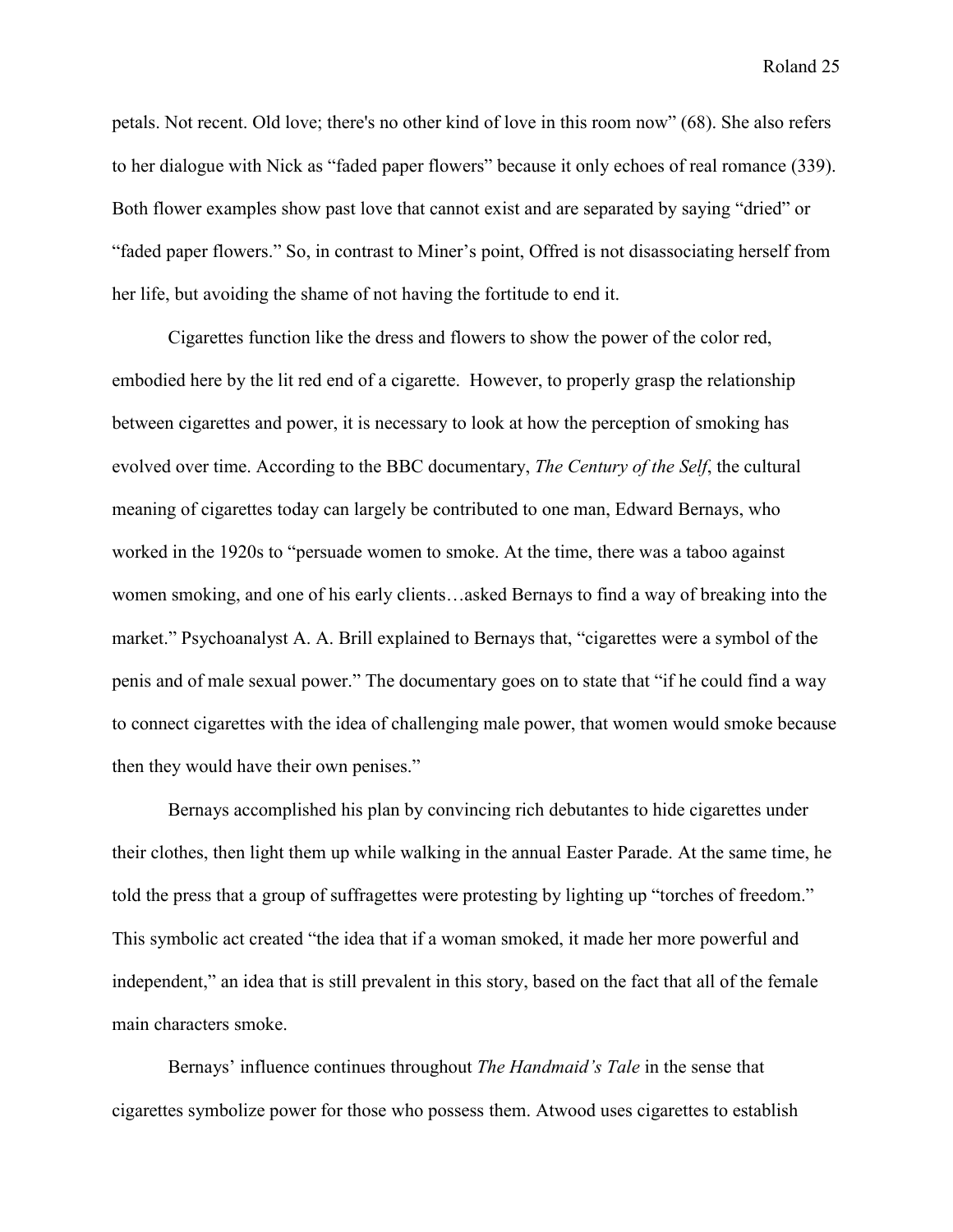figures with authority early on because cigarettes are technically illegal, so anyone smoking had power to obtain things. In her first meeting with Offred, Serena establishes her dominance by pulling out a cigarette and smoking it. Offred comments, "She then was a woman who might bend the rules. But what did I have to trade? I looked at the cigarette with longing. For me, like liquor and coffee, they are forbidden" (Atwood 19). This encounter sets up the relationship between Serena and Offred: Serena has the power to bend the rules, while Offred is subject to the restrictions placed on her by her position and symbolized by her wardrobe. Serena's power is further established when she extinguishes her cigarette with "one jab and one grind, not the series of genteel taps favored by many of the Wives" (21). She exerts her power and sovereignty over the household while Offred looks on longingly.

Nick also establishes his positions through the "cigarette stuck in the corner of his mouth, which shows that he too has something he can trade on the black market" (Atwood 24). Likewise, almost every scene after this shows Nick smoking or with a cigarette behind his ear. With relative power established by ability to bend the rules, Nick is very well situated. In contrast, Moira, like Offred can only look on at the smoke while she is a handmaid. Her lack of power is seen through her first statement upon meeting Offred again, "God, do I need a cigarette" (95). Moira, forced into a position of female supplication, craves the former control over her own life that she used to possess. This is why her small climb in power by becoming a prostitute at Jezebels is marked by her being able to smoke again.

This loss of power for Moira and Offred becomes more significant when compared to the freedom to smoke that they both experienced before the fall. Offred prized Moira on her ability to bum and borrow cigarettes without drawing resentment, and she is always shown smoking one while exhibiting her female autonomy. Moira discusses plans for hosting an underwear party while smoking a stolen cigarette, "You know, like Tupperware, only with underwear. Tarts'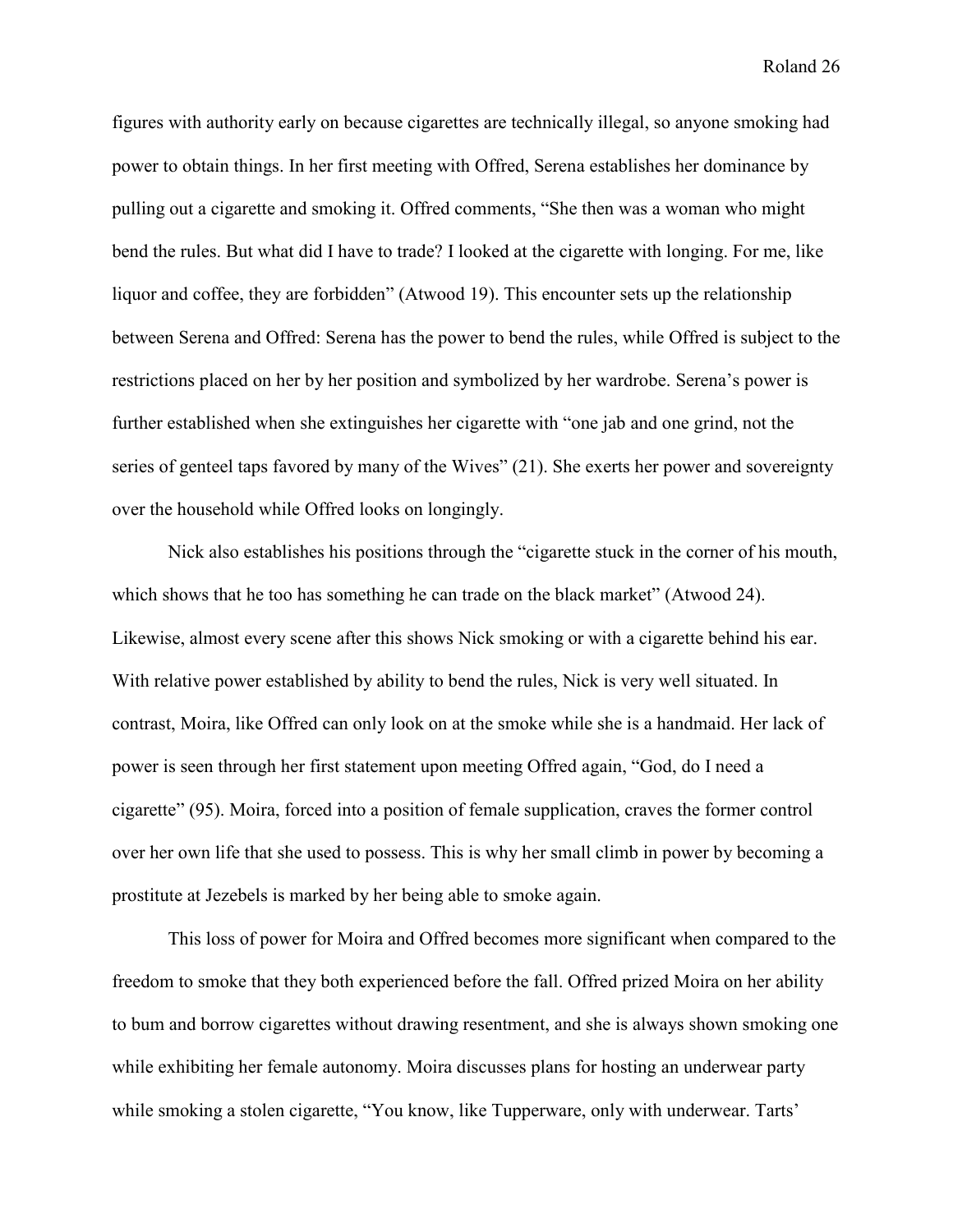stuff. Lace crotches, snap garters. Bras that push your tits up" (Atwood 73). In this section of dialogue, Moira casually discusses clothing that showcases female sexuality, items that are later outlawed in Gilead, while smoking a cigarette.

Offred also freely smoked in the time before Gilead when she retained her power as an individual. In fact, the scene where Offred first realizes the new status of women in her society occurs while trying to buy cigarettes. She begins the scene with her prior sense of power fully intact. She states that she is "at the store where I usually bought my cigarettes," showing that not only did she smoke, but she had the ability to procure her own cigarettes (Atwood 226). Slowly, the reader is able to see the shift of power from Offred to the male cashier as the scene progresses. Offred begins to get agitated, "I drummed my fingers on the counter, impatient for a cigarette, wondering if anyone had ever told him something could be done about those pimples on his neck" (227). Here Offred has the desire to insult the clerk in order to establish her authority as the one with the power in this transaction. However, after her account pops up as invalid, he is the one who talks down to her, "It's not valid, he repeated obstinately. See that red light? Means it's not valid" (227). Offred, trying one last time to retain her authority makes him put the number in again while she watches, but it is clear to see who leaves the exchange as the dominant party after this exchange, "See? he said again, still with that smile, as if he knew some private joke he wasn't going to tell me" (227). After that, Offred was forced to leave the cigarettes on the counter with the knowledge that she had begun to lose power as an individual.

 It is because Offred exists as such a powerless figure that the transference of something as trivial as a cigarette seems to restore her identity. Only after Moira gives Offred a cigarette at Jezebels are they able to speak to each other as friends, like they did before they were handmaids (Atwood 315). Likewise, Nick eases Offred into their shared sexual misconduct with the statement "Have a drag" (338). This cigarette makes Offred think of sexual culture before Gilead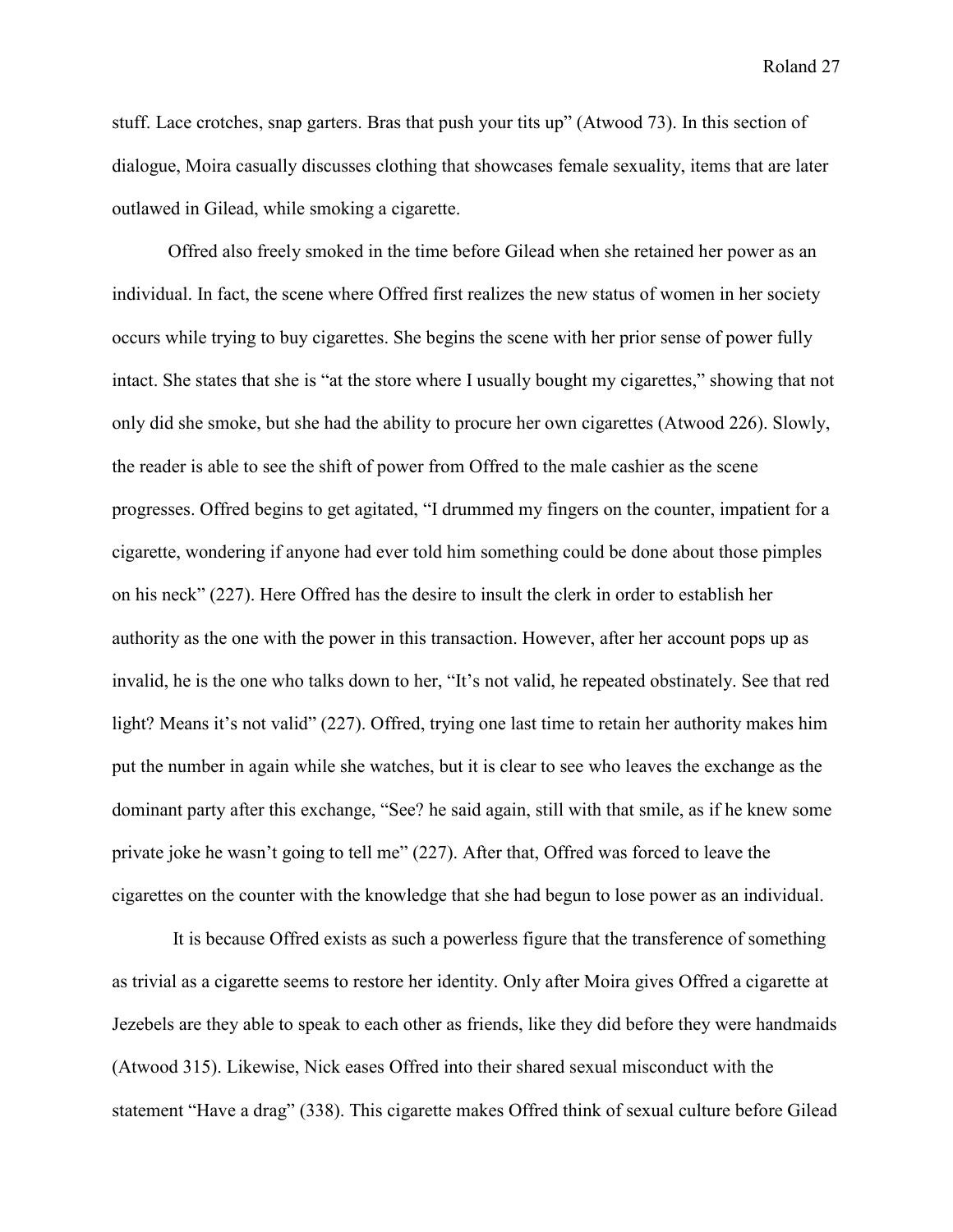and they sit quoting old romance movies before they make love. However, the most remarkable transference of power occurs when Serena gives Offred a cigarette in exchange for agreeing to sleep with Nick. For Serena, the cigarette is a small gesture; Offred imagines her "thinking: cheap. They'll spread their legs for anyone. All you need to give them is a cigarette" (340). To Offred however, the cigarette gives her the feeling of power that she has not possessed for years. Her power comes from her realization that she can resist the "rich dirty cinnamon sigh" and keep the cigarette and match (270). By not smoking the cigarette, she is maintaining her sense of male sexual power; but, more importantly, she is holding onto an unlit match. She realizes, "I could burn the house down. Such a fine thought, it makes me shiver. An escape, quick and narrow" (271). This return of power through the cigarette and unlit match allow Offred to once again feel independent, because with the power of red fire, she finally has some control restored to her life.

Flames and fire also make a few appearances within the text in connection to fire. There were bonfires and protests in Times Square where large amounts of lingerie were burned, with "the manufacturers and importers and salesmen down on their knees, repenting in public, conical paper hats like dunce hats on their heads, SHAME printed on them in red" (Atwood 298-299). An earlier fire with Offred's mother features women burning pornography. Offred states about the women, "Their faces were happy, ecstatic almost. Fire can do that" (51). This fire gave them the feeling that they had the power to end objectification of women by burning pornographic magazines. In both cases, the flames give the responsible parties a feeling of control, of the power to destroy those things that offend.

A connection to flame, lava, also appears in this story as a metaphor for the power that rises up within Offred. After Moira manages to break out of the Red Center, she becomes a symbol for the other handmaids. Offred states,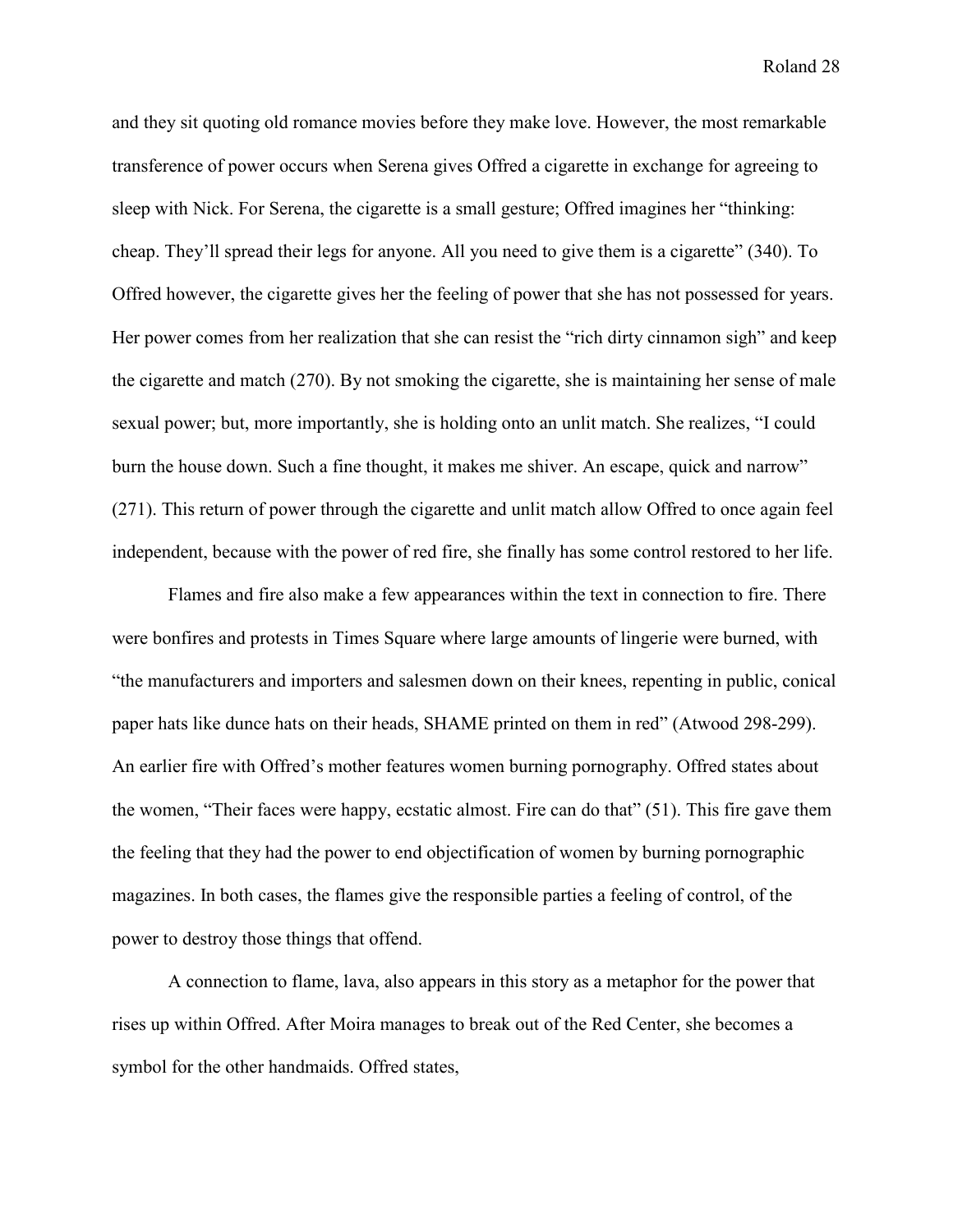Nevertheless Moira was our fantasy. We hugged her to us, she was with us in secret, a giggle; she was lava beneath the crust of daily life. In the light of Moira, the Aunts were less fearsome and more absurd. Their power had a flaw to it (Atwood 172).

Like lava beneath the earth, a sense of resistance grows in Offred and the other handmaids because Moira shows them how the Aunts' power is limited and gives them the hope of freedom. Offred has a similar experience after the Commander makes himself vulnerable to her by asking her for a kiss. She describes, "...the laughter boiling like lava in my throat...I'll choke on it. My ribs hurt with holding back, I shake, I heave, seismic, volcanic, I'll burst. Red all over the cupboard…oh to die of laughter" (189-190). The Commander does not seem so powerful when he is making such trivial requests as to be kissed, "As if you meant it" (181). In both cases, the Aunts and the Commander betray their power by showing weakness, allowing the handmaids to experience the most dangerous feelings of rebellion, mirth. What once was terrifying is now absurd, and the people in positions of authority lose their control once they can be ridiculed.

 This mirth, the matches and cigarettes, the flowers, the blood, and the dress are all red and symbolize the lack of power in the life of Offred. Her dress is mandated uniform that she cannot separate herself from. The flowers also show her powerlessness to possess the products of her womb. Likewise, the blood of martyrdom represents her inability to end her life and seize her desire of a safe place. The banned cigarettes are symbolic of the masculine sense of dominance and the match is the desire for destruction and control. All of these red things in her life show how she is powerless to form her own identity and deviate from the rules, a symbolic stop sign that prevents her from becoming her own person. It is only after Offred gains the power of red objects through the cigarettes, the match, and her laughter like lava, that she is able to form an identity separate from her caste as a handmaid. These red objects remind her of who she was in the time before Gilead and lead her back to her personality that was buried beneath the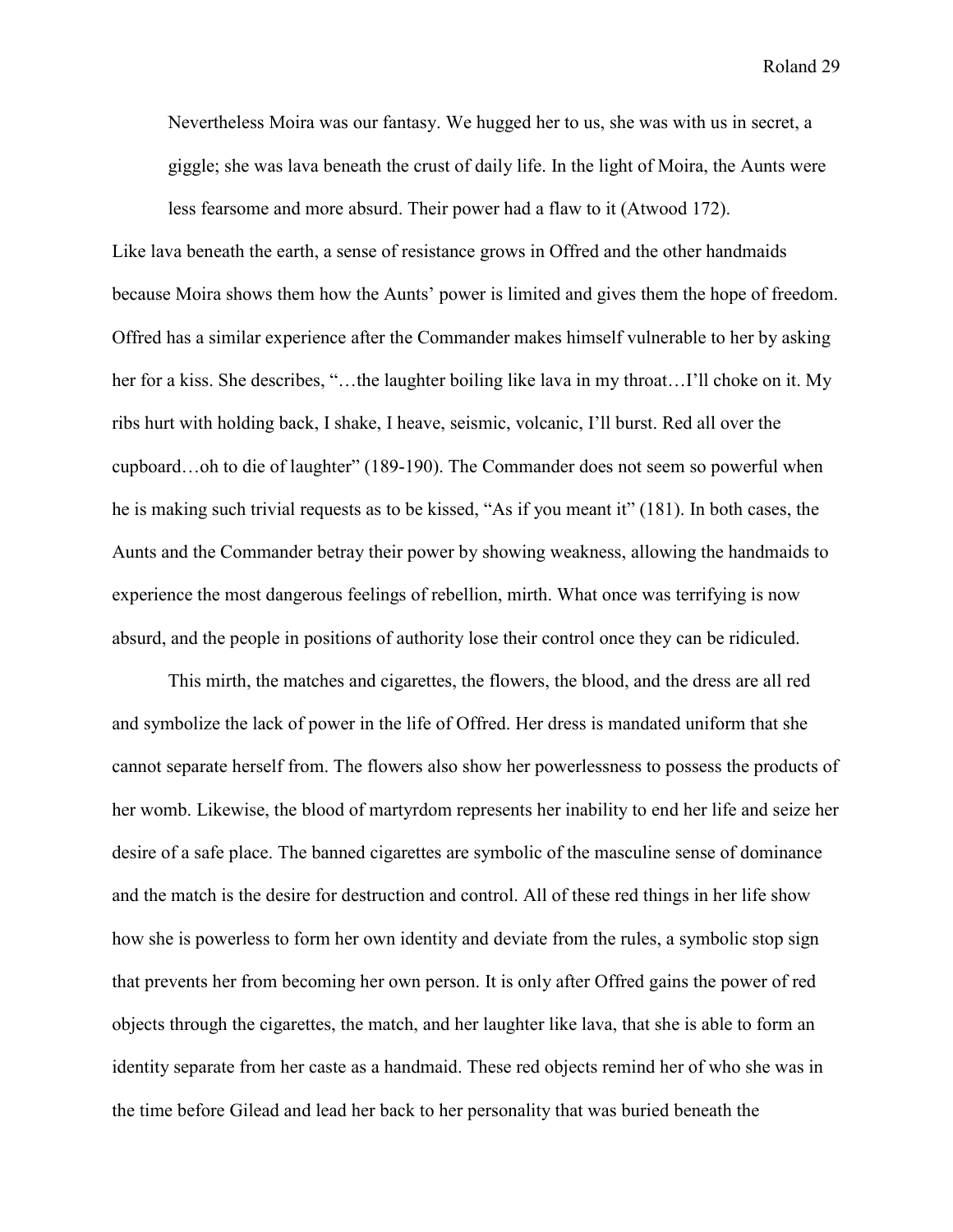oppressive red. Finally, she gains power over these red symbols and is able to see the weakness within Gilead. Instead of quivering under the red cloak of rules, she is able to let out a laugh, like a volcano erupting at the absurdity of the regime's power.